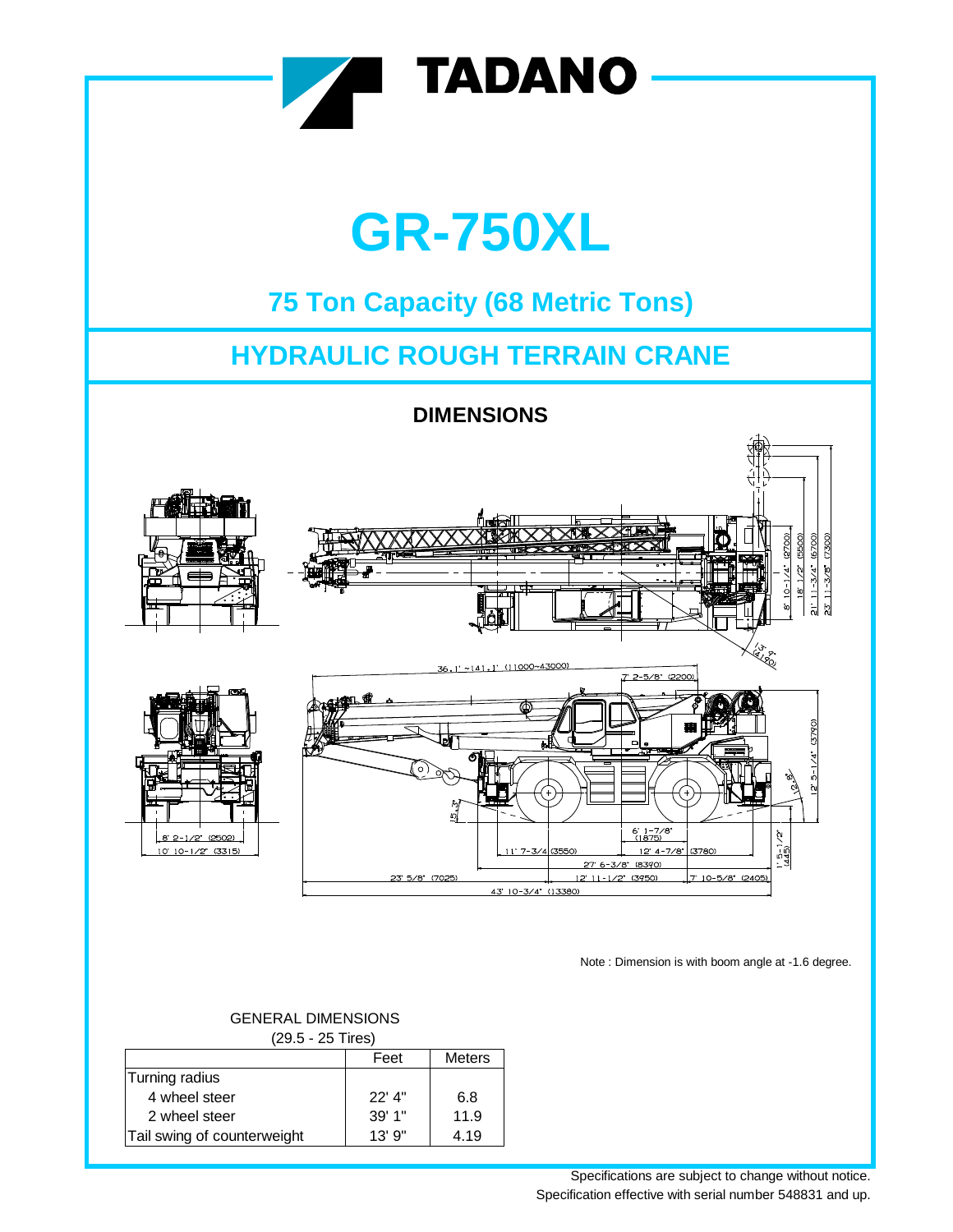# **CRANE SPECIFICATIONS**

Five section full power synchronized telescoping boom, example and preformed, independent wire rope core, right regular lay. 36.1'~141.1' (11.0m~43.0m), of round box construction 3/4" (19 mm) 6x31 class with six sheaves, 17-5/16" (0.44m) root diameter, at boom head. Breaking strength (Main and Aux): 54,700 lbs (24,800 kg) The synchronization system consists of two telescope cylinders, an extension cable and retraction cable. Hydraulic cylinder fitted **HOOK BLOCKS** sections are supported by wear pads both vertically and horizontally. Extension speed 105' in 128 seconds.

**BOOM ELEVATION** - By a double acting hydraulic cylinder with holding valve. Elevation -1.6 $^{\circ}$ ~80.3 $^{\circ}$ or foot operation. Boom angle indicator. Tandem gear pump for steering, slewing and optional equipment. Automatic speed reduction and soft stop function. Pure example and the Powered by carrier engine. Pump disconnect for crane is Boom raising speed 20 $^{\circ}$  to 60 $^{\circ}$ 

**JIB** - Two stage bi-fold lattice type with 3.5 $^{\circ}$ , 25 $^{\circ}$  or 45 $^{\circ}$ Single sheave, 15-5/8" (0.396m) root diameter, at the head of both with integral pressure relief valves. jib sections. Stored alongside base boom section. Jib length is 33.2' (10.1m) or 58.1' (17.7m). Assistant cylinders for mounting **RESERVOIR** - 202 gallon (763 lit.) capacity. External sight level and stowing, controlled at right side of superstructure. gauge. Self stowing jib mounting pins.

Single sheave, 15-5/8" (0.396m) root diameter. Mounted to main easy replacement. boom head for single line work (storable).

**ANTI-TWO BLOCK** - Pendant type over-winding cut out device with audio-visual (FAILURE lamp/BUZZER) warning system.

### **SLEWING**

Hydraulic axial piston motor through planetary slewing speed Both crane and drive operations can be performed from one cab reducer. Continuous 360° full circle slewing on ball bearing turn mounted on rotating superstructure. table at 2.4min<sup>-1</sup> {rpm}. Equipped with manually locked/released slewing brake. A 360° positive slewing lock for pick and carry and travel modes, manually engaged in cab. Twin slewing system: Free slewing and safety glass windows opening at side. Door window is or lock slewing controlled by selector switch on front console. powered control. Windshield glass window and roof glass window

**MAIN HOIST** - Variable speed type with grooved drum driven by neutral positions and tilt for easy access to cab. 3 way adjustable hydraulic axial piston motor through speed reducer. Power load operator's seat with high back, headrest and armrest. Engine lowering and raising. Equipped with automatic brake (neutral brake) throttle knob. Foot operated controls: boom elevating, and counterbalance valve. Controlled independently of auxiliary hoist. boom telescoping, service brake and engine throttle. Equipped with cable follower and drum rotation indicator. Hot water cab heater and air conditioning.

**DRUM** - Grooved 14-1/4" (0.362m) root diameter x 23-5/8" (0.6m) Dash-mounted engine start/stop, monitor lamps, cigarette lighter, wide. Wire rope: 771' of 3/4" diameter rope (235m of 19mm). drive selector switch, parking brake switch, steering mode Drum capacity: 997' (304m) 7 layers. select switch, power window switch, pump engaged/disengaged Maximum single line pull (available): 16,500 lbs (7,480kg). switch, slewing brake switch, telescoping/auxiliary hoist select

**AUXILIARY HOIST** - Variable speed type with grooved drum driven by hydraulic axial piston motor through speed reducer. Power load lowering and raising. Equipped with automatic brake (neutral brake) linstruments - Torque converter oil temperature, engine water and counterbalance valve. Controlled independently of main hoist. themperature, air pressure, fuel, speedometer, tachometer, Equipped with cable follower and drum rotation indicator. https://www.meter and odometer / tripmeter. Hydraulic oil pressure is

**DRUM** - Grooved 14-1/4" (0.362m) root diameter x 23-5/8" (0.6m) wide. Wire rope: 436' of 3/4" diameter rope (133m of 19mm). Drum capacity: 997' (304m) 7 layers. Maximum single line pull (available): 16,500 lbs (7,480kg). Maximum line speed: 420FPM (128m/min) at the 4th layer.

**BOOM** BOOM **WIRE ROPE** - Warrington seal wire, extra improved plow steel,

with holding valve. Two easily removable wire rope guards, The May and Solometric ton) - 7 sheaves with swivel hook block and safety latch. rope dead end provided on both sides of boom head. Boom telescope 6.2 ton (5.6 metric ton) - Weighted hook ball with swivel and safety latch.

### **HYDRAULIC SYSTEM**

PUMPS - Two variable piston pumps for crane functions. engaged/disengaged by rotary switch from operator's cab.

**CONTROL VALVES** - Multiple valves actuated by pilot pressure

**FILTRATION** - BETA10=10 return filter, full flow with bypass **AUXILIARY LIFTING SHEAVE** (SINGLE TOP) protection, located inside of hydraulic reservoir. Accessible for

**OIL COOLER** - Air cooled fan type.

### **CAB AND CONTROLS**

Left side, 1 man type, steel construction with sliding door access are shatter-resistant. Tilt-telescoping steering wheel. Adjustable **HOIST** control lever stands for slewing, boom elevating, boom telescoping, auxiliary hoist and main hoist. Control lever stands can change

Maximum line speed: 479FPM (146m/min) at the 6th layer. switch, outrigger controls, free slewing / lock slewing selector switch, eco mode switch and ashtray.

monitored and displayed on the AML-C display panel.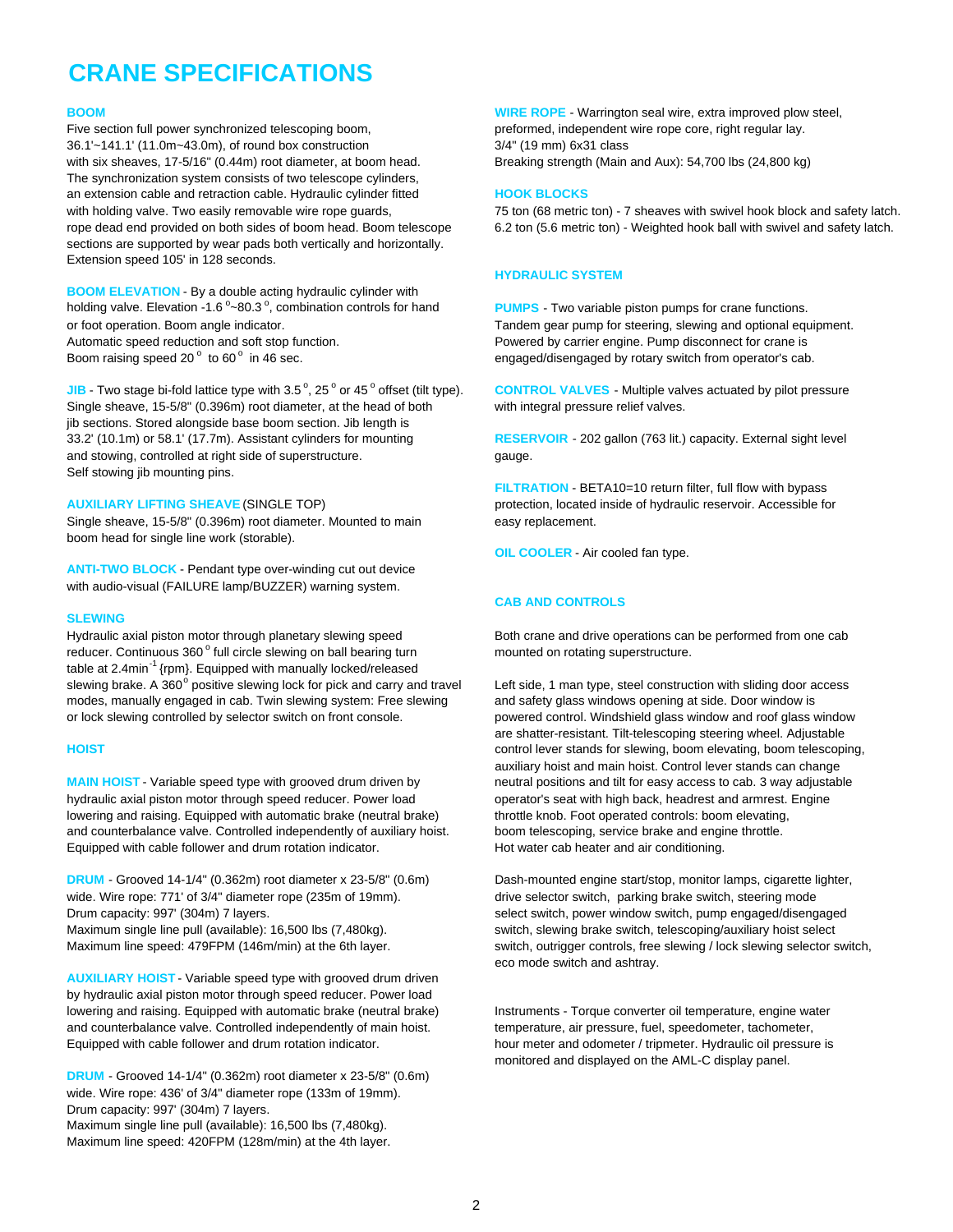Tadano electronic LOAD MOMENT INDICATOR system TADANO AML-C monitors outrigger extended length and

- Control lever lockout function CAPACITIES" table
- Boom position indicator
- 
- Boom angle / boom length / jib offset angle / jib length / load selector, and slewing lock lever and sight level bubble. radius / rated lifting capacities / actual loads read out Upper console includes working light switch, roof washer
- 
- Automatic Speed Reduction and Slow Stop function and air conditioning control switch. on boom elevation and slewing
- 
- Load radius / boom angle / tip height / slewing range conditions. preset function
- External warning lamp
- Tare function
- Fuel consumption monitor
- Main hoist / auxiliary hoist select
- Drum rotation indicator (audible and visible type) main and auxiliary hoist

## **CARRIER SPECIFICATIONS**

**TYPE** - Rear engine, left hand steering, driving axle 2-way **SUSPENSION** - Front: Rigid mounted to frame. selected type by manual switch, 4x2 front drive, 4x4 front and Rear: Pivot mounted with hydraulic lockout device. rear drive.

**FRAME** - High tensile steel, all welded mono-box construction. **BRAKE SYSTEMS** - Service: Air over hydraulic disc brakes on

**TRANSMISSION** - Electronically controlled full automatic brake acting on input shaft of front axle. Auxiliary: Electrotransmission. Torque converter driving full powershift with pneumatic operated exhaust brake. driving axle selector. 6 forward and 2 reverse speeds, constant mesh. **TIRES** - 29.5-25 22PR(OR) or 29.5-25 28PR(OR)

- 3 speeds high range 2 wheel drive; 4 wheel drive
- 

planetary reduction. Rear: Full floating type, steering and driving crane duty in confined areas. axle with planetary reduction and non-spin rear differential.

**STEERING**- Hydraulic power steering controlled by steering wheel. Four steering modes available: 2 wheel front, 2 wheel rear, 4 wheel coordinated and 4 wheel crab . Float size(Diameter) 1' 11- 5/8" (0.6m)

### **ENGINE**

| Model                                     | Cummins QSB6.7 [Tier 4]                   | Radiator                    | Fin and tube core, thermostat contr  |
|-------------------------------------------|-------------------------------------------|-----------------------------|--------------------------------------|
| <b>Type</b>                               | Direct injection diesel                   | Fan, in.(mm)                | Suction type, 9-blade, 28 (711) dia. |
| No. of cylinders                          |                                           | <b>Starting</b>             | 24 volt                              |
| Combustion                                | 4 cycle, turbo charged and after cooled   | Charging                    | 24 volt system, negative ground      |
| BoreXStroke, in.(mm)                      | 4.212 x 4.882 (107 x 124)                 | <b>Battery</b>              | 2-120 amp. Hour                      |
| Displacement, cu. in (liters) 409 (6.700) |                                           | Compressor, air, CFM(I/min) | 17.0 CFM (481) at 2,400rpm           |
| Air inlet heater                          | 24 volt preheat                           | Horsepower (kW)             | Gross 270 (201) at 2,000rpm          |
| Air cleaner                               | Dry type, replaceable element             | Torque, Max. ft-lb (Nm)     | 730 (990) at 1,500rpm                |
| Oil filter                                | Full flow with replaceable element        | Capacity, gal. (liters)     |                                      |
| <b>Fuel filter</b>                        | Full flow with replaceable element        | Cooling water               | 7.4(28)                              |
| Fuel tank, gal. (liters)                  | 79.2 (300), right side of carrier         | Lubrication                 | 4.0(15)                              |
| Cooling                                   | Liquid pressurized, recirculating by-pass | Fuel                        | 79.2 (300)                           |

(AML-C) including: automatically programs the corresponding "RATED LIFTING

 Outrigger state indicator Operator's right hand console includes transmission gear • Ratio of actual load moment to rated load moment and wiper switch, emergency outrigger set up key switch, indication indication interved select switch, eco mode switch

• Working condition register switch NOTE: Each crane motion speed is based on unloaded

all 4 wheels. Parking/Emergency: Spring applied-air released

3 speeds - low range - 4 wheel drive **OUTRIGGERS** - Four hydraulic, beam and jack outriggers. Vertical jack cylinders equipped with integral holding valve. Each **TRAVEL SPEED** - 22 mph (36 km/h) *Demaya below the controlled independently from cab. COND controlled independently from cab.* Beams extend to 23' 11-3/8" (7.3 m) center-line and retract to **GRADEABILITY (tan)** - 147% (at stall), \*\*57% within 10' 10-1/2" (3.315 m) overall width with floats. Outrigger \*\* Machine should be operated within the limit of engine design. jack floats are attached thus eliminating the need of manually (30°: Cummins QSB6.7) **attaching and detaching them. Controls and sight bubble located** in superstructure cab. Four outrigger extension lengths are AXLE - Front: Full floating type, steering and driving axle with provided with corresponding "RATED LIFTING CAPACITIES" for

| Min. Extension                                |          | 8' 10-1/4" (2.7m) center to center                 |
|-----------------------------------------------|----------|----------------------------------------------------|
| Mid. Extension                                | 18' 1/2" | (5.5m) center to center                            |
|                                               |          | Mid. Extension 21' 11-3/4" (6.7m) center to center |
|                                               |          | Max. Extension 23' 11-3/8" (7.3m) center to center |
| Float size(Diameter) $1'$ 11 - $5/8''$ (0.6m) |          |                                                    |

| Fin and tube core, thermostat controlled<br>Suction type, 9-blade, 28 (711) dia. |
|----------------------------------------------------------------------------------|
|                                                                                  |
|                                                                                  |
|                                                                                  |
| 24 volt system, negative ground                                                  |
|                                                                                  |
| 17.0 CFM (481) at 2,400rpm                                                       |
| Gross 270 (201) at 2,000rpm                                                      |
|                                                                                  |
|                                                                                  |
|                                                                                  |
|                                                                                  |
|                                                                                  |
|                                                                                  |
|                                                                                  |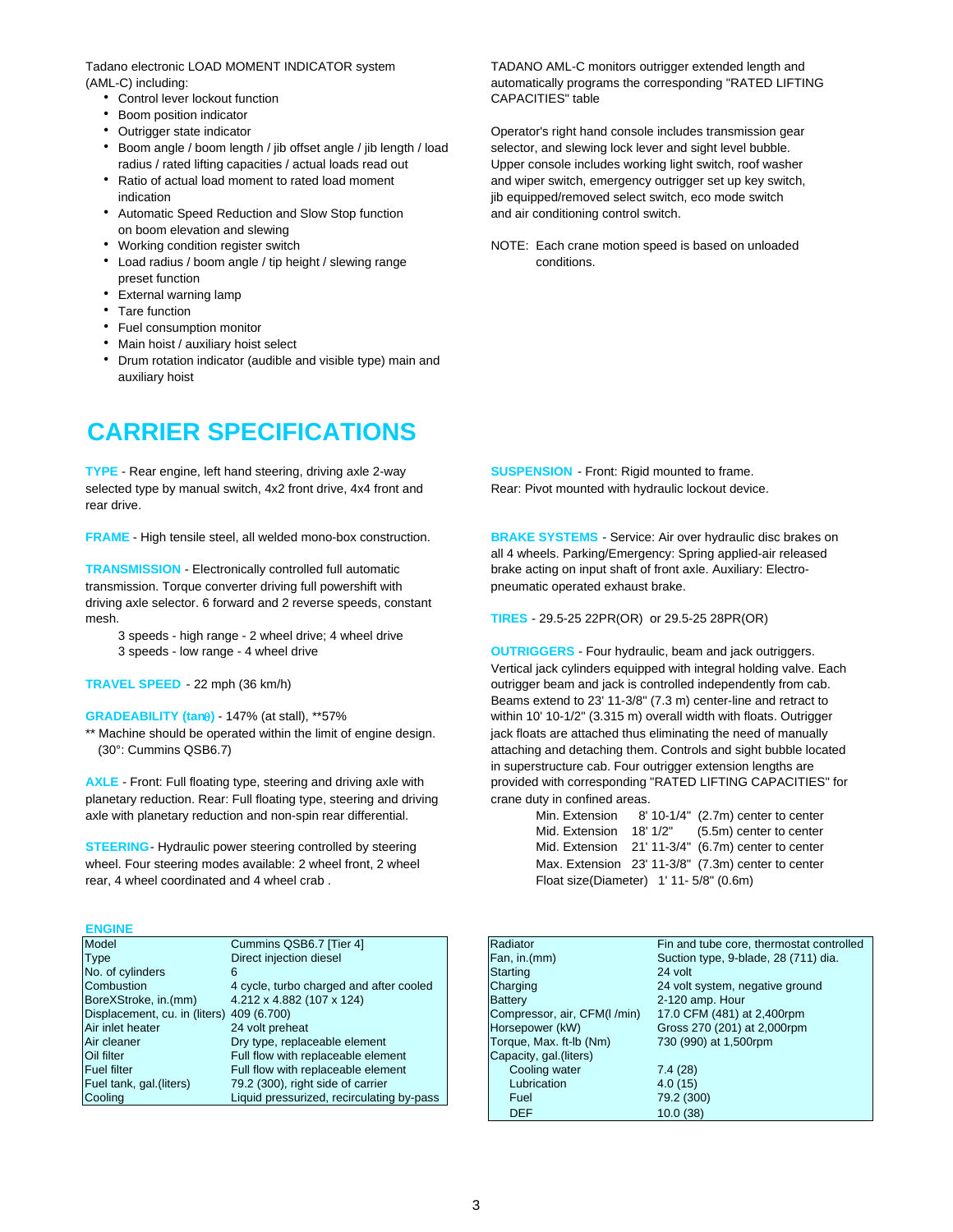# **STANDARD EQUIPMENT**

- Five section full power partially synchronized boom Independently controlled outriggers 36.1'~141.1' (11.0 m~43.0 m) - Four outrigger extension positions
- 33.2' or 58.1' (10.1 m or 17.7 m) bi-fold lattice jib (tilt type) Self-storing outrigger pads
- with 3.5°, 25° or 45° pinned offsets and self storing pins. The cummins QSB6.7 turbo charged
- Variable speed main hoist with grooved drum, cable follower - Flectronic controlled automatic transmission driven and 771' of 3/4" cable. by torque converter
- Variable speed auxiliary hoist with grooved drum, cable follower 4 X 4 X 4 X 4 drive/steer and 436' of 3/4" cable.  $\blacksquare$
- Drum rotation indicator (audible, visible and thumper type) main Automatic rear axle oscillation lockout system and auxiliary hoist and auxiliary hoist and auxiliary hoist of the state of 29.5-25 22PR(OR) tires or 29.5-25 28PR(OR) tires
- Anti-Two block device (overwind cutout) example and the state of the Disc brakes
- Boom angle indicator Fenders Fenders Fenders Fenders Fenders Fenders Fenders Fenders Fenders
- Tadano electronic load moment indicator system (AML-C) Air dryer
- 
- Electronic crane monitoring system example and the state of the engine over-run alarm
- Tadano twin slewing system and 360° positive slewing lock Back-up alarm
- 
- Control pedals for boom elevating and boom telescoping The article Rear steer centering light
- 3 way adjustable cloth seat with armrests, high back Air cleaner dust indicator and seat belt - Full instrumentation package
- 
- Tinted safety glass and sun visor Tool storage compartment
- Front windshield wiper and washer Tire inflation kit between the state of the Tire inflation kit
- Roof window wiper and washer  $\sim$  24 volt electric system
- 
- 
- 
- 
- 
- 
- 
- Hot water cab heater and air conditioner Halogen head lamp
- 
- 
- 
- 
- 
- 
- 
- Auxiliary lifting sheave (single top) storable after and the after cooled engine (270HP) with exhaust brake
	-
	-
	-
	-
	-
	-
	-
	-
- Outrigger extension length detector Water separator with filter(high filtration)
	-
	-
- Self centering finger control levers with pilot control Low oil pressure/high water temp. warning device (visual)
	-
	-
	-
- Tilt-telescoping steering wheel  $\blacksquare$  Complete highway light package
	-
	-
	-
- Power window (cab door ) The same state of the state of the state of the SM set of the SM set of the SM set of the SM set of the SM set of the SM set of the SM set of the SM set of the SM set of the SM set of the SM set
- Rear view mirrors (right and left side) 75 ton (68 metric ton) 7 sheaves with swivel hook block - Mirror for main and auxiliary hoists and safety latch for 3/4"(19mm) wire rope
	-
	-
- Pump disconnect in operator's cab Hook block tie down (front bumper)
- Hydraulic oil cooler  $\blacksquare$ 
	-
- Positive control **Figure 2018** Telematics (machine data logging and monitoring system) - Quick reeving type bi-fold jib with HELLO-NET via internet
- Work lights Fuel consumption monitor Fuel consumption monitor Fuel consumption monitor
	- Eco mode system

# **HOISTING PERFORMANCE**

### **LINE SPEEDS AND PULLS**

|                 |                 | Main or auxiliary hoist - 14-1/4" (0.362m) drum |        |                        |  |                | Main and auxiliary drum grooved laggin |                |                 |       |  |  |  |
|-----------------|-----------------|-------------------------------------------------|--------|------------------------|--|----------------|----------------------------------------|----------------|-----------------|-------|--|--|--|
|                 |                 |                                                 |        | Line pulls             |  | Wire           | 3/4" (19mm) wire rope                  |                |                 |       |  |  |  |
| Layer           | Line speeds $1$ |                                                 |        | Available <sup>2</sup> |  | rope<br>layer  |                                        | Rope per layer | Total wire rope |       |  |  |  |
|                 | F.P.M.          | m/min                                           | Lbs.   | kgf                    |  | Feet           | <b>Meters</b>                          | Feet           | Meters          |       |  |  |  |
| 1st             | 331             | 101                                             | 16.500 | 7,480                  |  |                | 112.2                                  | 34.2           | 112.2           | 34.2  |  |  |  |
| 2 <sub>nd</sub> | 361             | 110                                             | 15,200 | 6,900                  |  | $\overline{2}$ | 122.3                                  | 37.3           | 234.5           | 71.5  |  |  |  |
| 3rd             | 390             | 119                                             | 13,800 | 6,260                  |  | 3              | 132.2                                  | 40.3           | 366.8           | 111.8 |  |  |  |
| 4th             | 420             | 128                                             | 12,700 | 5,760                  |  | 4              | 142.3                                  | 43.4           | 509.1           | 155.2 |  |  |  |
| 5th             | 450             | 137                                             | 11,900 | 5,400                  |  | 5              | 152.2                                  | 46.4           | 661.4           | 201.6 |  |  |  |
| 6th             | 479             | 146                                             | 11,000 | 4,990                  |  | 6              | 162.4                                  | 49.5           | 823.8           | 251.1 |  |  |  |
| $7th^3$         | 509             | 155                                             | 10,300 | 4,670                  |  |                | 172.5                                  | 52.6           | 996.4           | 303.7 |  |  |  |

## **DRUM WIRE ROPE CAPACITIES**

|       | Main and auxiliary drum grooved lagging<br>Wire |       |                       |       |                 |  |  |  |  |  |  |
|-------|-------------------------------------------------|-------|-----------------------|-------|-----------------|--|--|--|--|--|--|
|       |                                                 |       | 3/4" (19mm) wire rope |       |                 |  |  |  |  |  |  |
|       | rope<br>layer                                   |       | Rope per layer        |       | Total wire rope |  |  |  |  |  |  |
| kgf   |                                                 | Feet  | <b>Meters</b>         | Feet  | <b>Meters</b>   |  |  |  |  |  |  |
| 7,480 |                                                 | 112.2 | 34.2                  | 112.2 | 34.2            |  |  |  |  |  |  |
| 6,900 | 2                                               | 122.3 | 37.3                  | 234.5 | 71.5            |  |  |  |  |  |  |
| 6,260 | 3                                               | 132.2 | 40.3                  | 366.8 | 111.8           |  |  |  |  |  |  |
| 5,760 | 4                                               | 142.3 | 43.4                  | 509.1 | 155.2           |  |  |  |  |  |  |
| 5,400 | 5                                               | 152.2 | 46.4                  | 661.4 | 201.6           |  |  |  |  |  |  |
| 4,990 | 6                                               | 162.4 | 49.5                  | 823.8 | 251.1           |  |  |  |  |  |  |
| 4.670 |                                                 | 172.5 | 52.6                  | 996.4 | 303.7           |  |  |  |  |  |  |

Maximum permissible line pull may be affected by wire rope strength. Maximum lifting capacity per line (Main & Aux.): 12,300 lbs (5,600 kg)

<sup>1</sup> Line speeds based only on hook block, not loaded. **DRUM DIMENSIONS**

- $2^2$  Developed by machinery with each layer of wire rope, but not based on rope strength or other limitation in machinery or equipment.
- $3$  Seventh layer of wire rope are not recommended for hoisting operations.

|                 | Inch        | mm  |
|-----------------|-------------|-----|
| Root diameter   | $14 - 1/4"$ | 362 |
| Length          | $23 - 5/8"$ | 600 |
| Flange diameter | $25 - 7/8"$ | 657 |

- Cigarette lighter and ashtray  $\overline{a}$  - Towing hooks-Front and rear - Cab floor mat  $\sim$  Lifting eyes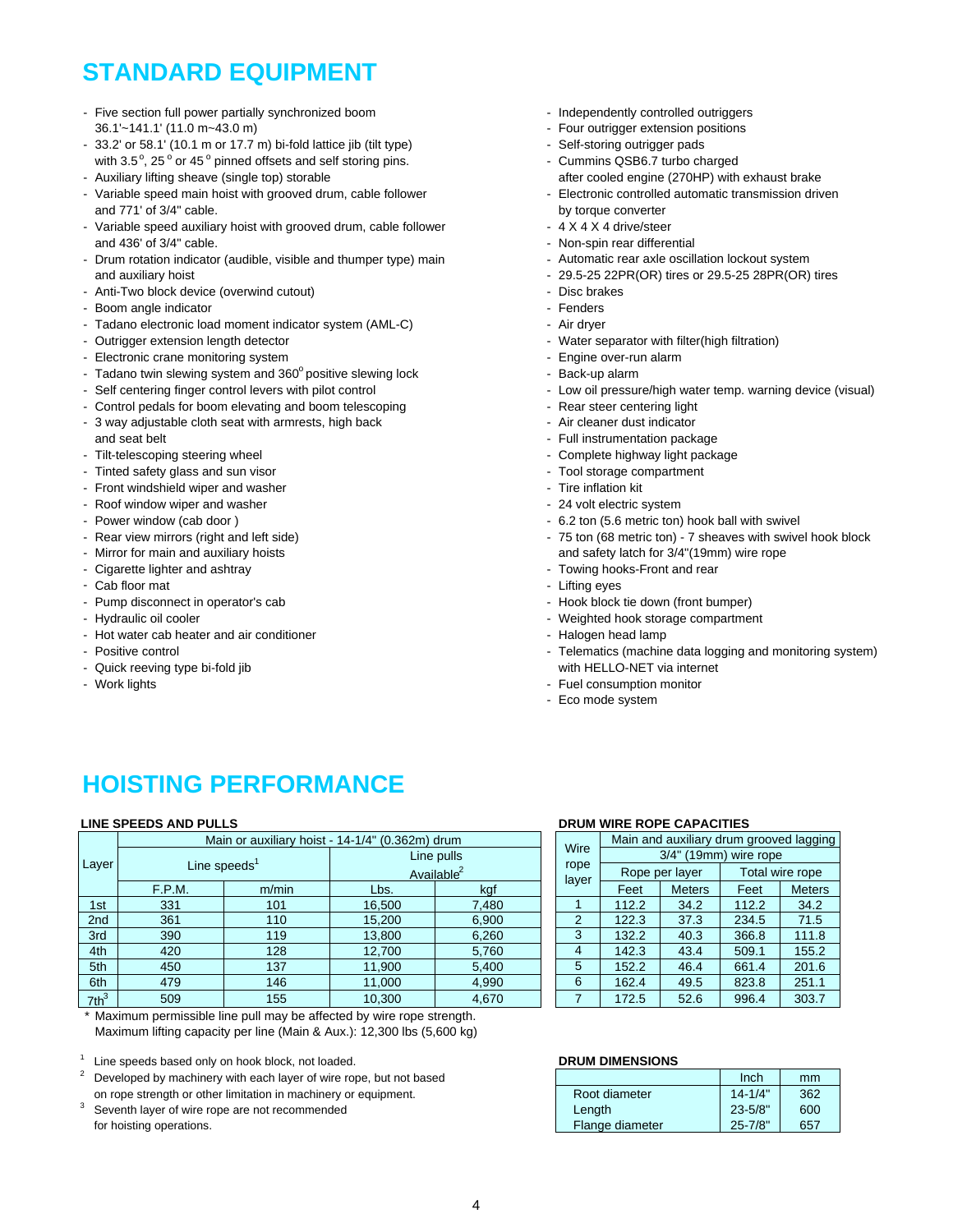## **GR-750XL WORKING RANGE CHART**

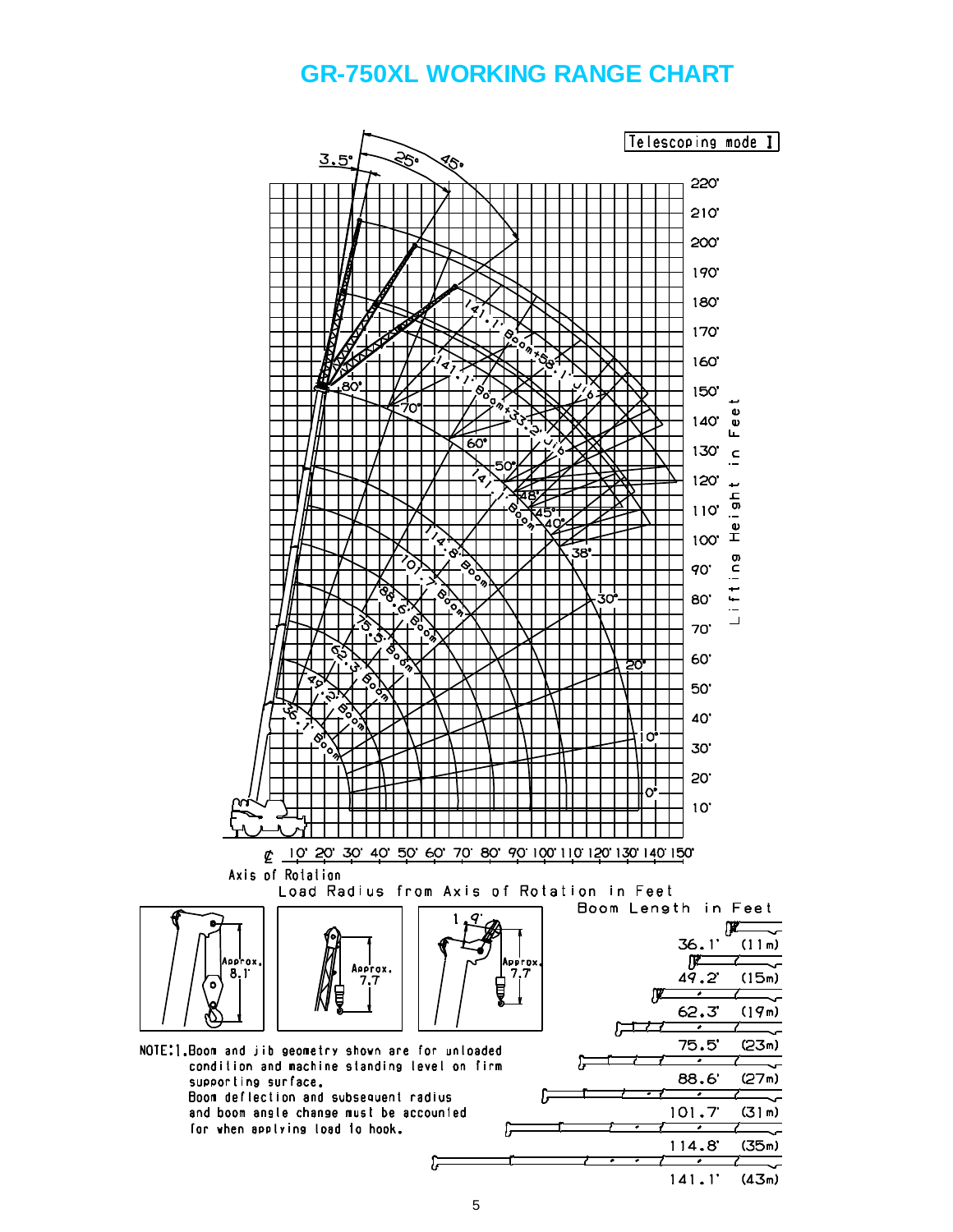### **GR-750XL WORKING RANGE CHART**

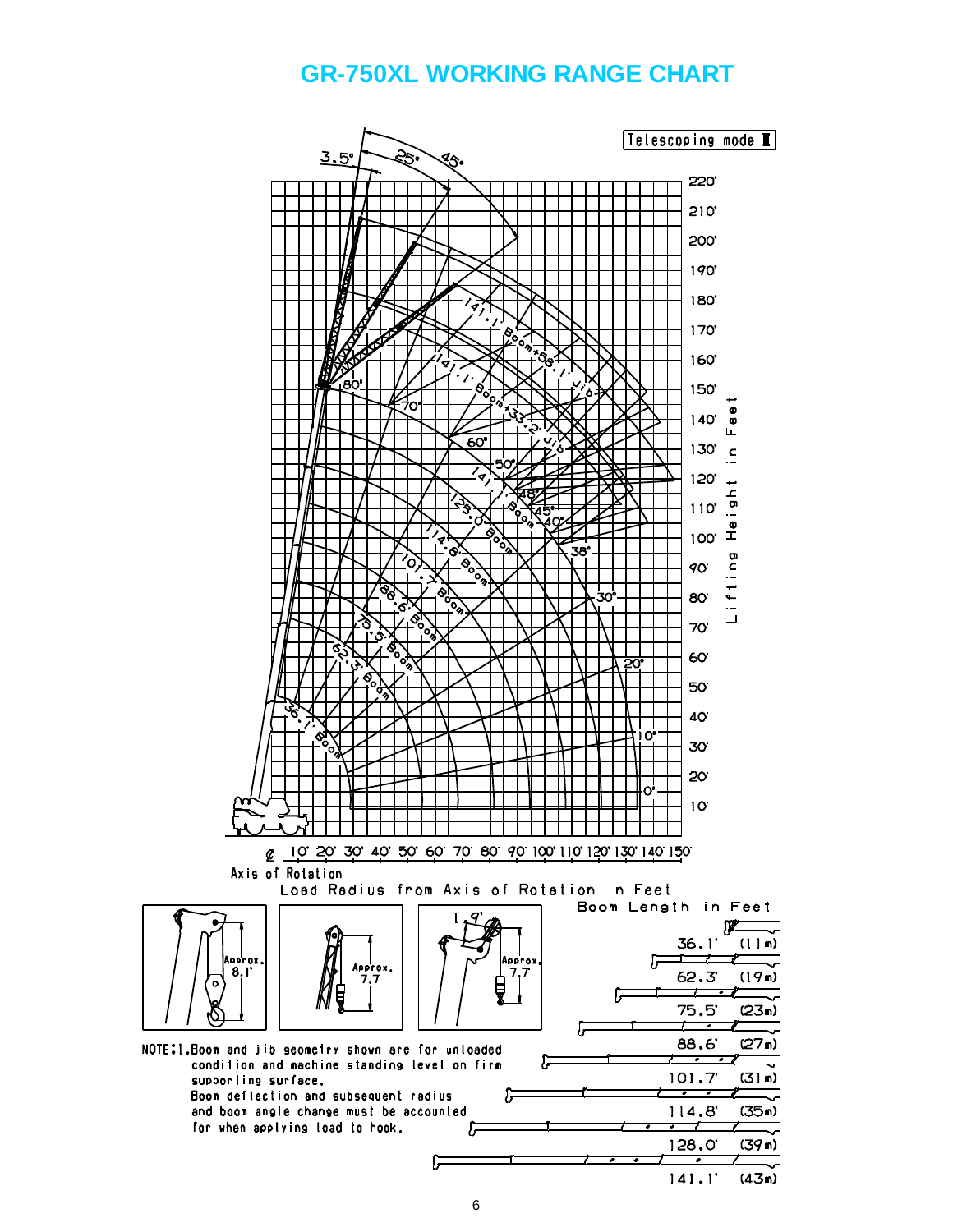|              |                |                                                                              |                            |                                     |  |                     |                |              |                |             |              |                            |    |               |                |                    |                | ON OUTRIGGERS FULLY EXTENDED 23' 11-3/8" (7.3m) SPREAD                                                                                                                                                                                             |                |                    |              |              |                |                                     |    |                                           |    |        |
|--------------|----------------|------------------------------------------------------------------------------|----------------------------|-------------------------------------|--|---------------------|----------------|--------------|----------------|-------------|--------------|----------------------------|----|---------------|----------------|--------------------|----------------|----------------------------------------------------------------------------------------------------------------------------------------------------------------------------------------------------------------------------------------------------|----------------|--------------------|--------------|--------------|----------------|-------------------------------------|----|-------------------------------------------|----|--------|
|              |                |                                                                              | 62.3' (19m)<br>75.5' (23m) |                                     |  |                     |                |              |                |             |              |                            |    | 360° ROTATION |                |                    |                |                                                                                                                                                                                                                                                    |                |                    |              |              |                |                                     |    |                                           |    |        |
| $\mathbf{A}$ |                | 36.1'                                                                        |                            | 49.2'                               |  |                     |                |              |                |             |              |                            |    | 88.6' (27m)   |                |                    |                | $101.7$ (31m)                                                                                                                                                                                                                                      |                |                    |              | 114.8' (35m) |                |                                     |    | 128.0'                                    |    | 141.1' |
| B            | $\overline{c}$ | (11m)                                                                        |                            | $\overline{C}$ (15m) $\overline{C}$ |  |                     | $\overline{c}$ |              | $\overline{c}$ |             | $\mathbf{C}$ |                            | C. |               | $\overline{c}$ |                    | $\overline{c}$ |                                                                                                                                                                                                                                                    | $\overline{c}$ |                    | $\mathbf{C}$ |              | $\overline{c}$ |                                     |    | $\overline{C}$ (39m) $\overline{C}$ (43m) |    |        |
| 8'           | 72             | 150.000 77 90.000                                                            |                            |                                     |  |                     |                |              |                |             |              |                            |    |               |                |                    |                |                                                                                                                                                                                                                                                    |                |                    |              |              |                |                                     |    |                                           |    |        |
| 10'          | 68             | 132,300 75 90,000 79 70,500 78 44,100                                        |                            |                                     |  |                     |                |              |                |             |              |                            |    |               |                |                    |                |                                                                                                                                                                                                                                                    |                |                    |              |              |                |                                     |    |                                           |    |        |
| 12'          | 64             | 117,100 72 90,000 77 70,500 76 44,100 79 44,100 79 44,100                    |                            |                                     |  |                     |                |              |                |             |              |                            |    |               |                |                    |                |                                                                                                                                                                                                                                                    |                |                    |              |              |                |                                     |    |                                           |    |        |
| 15'          | 59             | 98,000 68 90,000 73 70,500 73 44,100 77 44,100 77 44,100 79 44,100 79 37,500 |                            |                                     |  |                     |                |              |                |             |              |                            |    |               |                |                    |                |                                                                                                                                                                                                                                                    |                |                    |              |              |                |                                     |    |                                           |    |        |
| 20'          | 48             |                                                                              |                            |                                     |  |                     |                |              |                |             |              |                            |    |               |                |                    |                | 75,600 62 75,100 69 69,600 69 44,100 73 44,100 73 44,100 76 42,400 76 37,100 78 36,600 78 31,700                                                                                                                                                   |                |                    |              |              |                |                                     |    |                                           |    |        |
| 25'          | 33             |                                                                              |                            |                                     |  |                     |                |              |                |             |              |                            |    |               |                |                    |                | 60,000 54 59,400 64 59,100 65 44,100 69 44,100 69 43,300 73 39,100 73 32,600 76 32,400 76 28,100 78 28,500 78 24,600 79 22,000                                                                                                                     |                |                    |              |              |                |                                     |    |                                           |    |        |
| 30'          |                |                                                                              |                            |                                     |  |                     |                |              |                |             |              |                            |    |               |                |                    |                | 46,000 58 44,100 68 44,100 65 44,100 65 37,200 70 38,800 69 29,500 73 31,500 73 25,200 75 26,300 75 22,200 77 22,000 79 19,800                                                                                                                     |                |                    |              |              |                |                                     |    |                                           |    |        |
| 35'          |                |                                                                              |                            |                                     |  |                     |                |              |                |             |              |                            |    |               |                |                    |                | 36 37,900 52 32,900 52 38,300 60 34,600 60 32,400 66 34,700 66 25,900 70 30,600 70 23,500 73 25,600 73 20,100 75 20,300 77 18,500                                                                                                                  |                |                    |              |              |                |                                     |    |                                           |    |        |
| 40'          |                |                                                                              |                            |                                     |  |                     |                |              |                |             |              |                            |    |               |                |                    |                | 21 26,100 45 26,300 45 30,200 55 26,800 55 28,500 62 27,700 62 23,100 67 27,700 67 20,900 70 24,900 70 18,700 73 18,700 75 17,200                                                                                                                  |                |                    |              |              |                |                                     |    |                                           |    |        |
| 45'          |                |                                                                              |                            |                                     |  |                     |                |              |                |             |              |                            |    |               |                |                    |                | 38 19,900 38 24,600 50 21,300 50 24,800 58 22,200 58 20,900 63 22,800 63 18,800 68 22,700 67 17,400 70 17,700 74 16,900<br>29 15,900 28 20,500 45 17,300 45 20,700 54 18,100 54 19,000 60 18,700 60 17,100 65 19,100 64 15,600 68 17,100 71 16,500 |                |                    |              |              |                |                                     |    |                                           |    |        |
| 50'<br>55'   |                |                                                                              |                            |                                     |  |                     |                |              |                |             |              |                            |    |               |                |                    |                | 13 11,100 11 14,000 38 14,200 38 17,500 49 15,000 49 17,400 56 15,500 56 15,500 62 16,000 62 14,000 66 15,600 69 16,100                                                                                                                            |                |                    |              |              |                |                                     |    |                                           |    |        |
| 60'          |                |                                                                              |                            |                                     |  |                     |                |              |                |             |              |                            |    |               |                |                    |                | 31 11,700 31 15,000 45 12,500 45 15,200 53 13,100 53 14,000 58 13,400 58 12,700 63 14,200 67 13,900                                                                                                                                                |                |                    |              |              |                |                                     |    |                                           |    |        |
| 65'          |                |                                                                              |                            |                                     |  |                     |                |              | 22             |             |              |                            |    |               |                |                    |                | 9,700 22 13,000 40 10,500 40 13,200 49 11,000 49 12,800 55 11,400 55 11,600 60 12,500 65 11,900                                                                                                                                                    |                |                    |              |              |                |                                     |    |                                           |    |        |
| 70'          |                |                                                                              |                            |                                     |  |                     |                |              |                |             |              |                            | 34 |               |                | 8,900 34 11,500 45 |                |                                                                                                                                                                                                                                                    |                | 9,400 45 11,600 52 |              |              |                | 9,800 52 10,600 57 10,900 62 10,300 |    |                                           |    |        |
| 75'          |                |                                                                              |                            |                                     |  |                     |                |              |                |             |              |                            | 26 |               |                | 7,500 26 10,100 40 |                |                                                                                                                                                                                                                                                    |                | 8,000 40 10,300 48 |              | 8,400 48     |                | 9,700 54                            |    | 9,500 59                                  |    | 8,800  |
| 80'          |                |                                                                              |                            |                                     |  |                     |                |              |                |             |              |                            | 15 | 6.300 18      |                | $9,000$ 35         |                | $6,800$ 35                                                                                                                                                                                                                                         |                | $9,100$ 44         |              | 7,200 45     |                | $9,000$ 51                          |    | 8,300 57                                  |    | 7,700  |
| 85'          |                |                                                                              |                            |                                     |  |                     |                |              |                |             |              |                            |    |               |                |                    | 29             | 5,800 29                                                                                                                                                                                                                                           |                | 8,000 40           |              | 6,200 41     |                | 8,100 48                            |    | 7,200 54                                  |    | 6,600  |
| 90'          |                |                                                                              |                            |                                     |  |                     |                |              |                |             |              |                            |    |               |                |                    | 21             | $5,000$ 21                                                                                                                                                                                                                                         |                | 7,200 36           |              | 5,300 36     |                | 7,200 45                            |    | 6,300 51                                  |    | 5,700  |
| 95'          |                |                                                                              |                            |                                     |  |                     |                |              |                |             |              |                            |    |               |                |                    |                |                                                                                                                                                                                                                                                    |                |                    | 31           | 4,500 31     |                | 6,400 41                            |    | $5,600$ 48                                |    | 4,900  |
| 100'         |                |                                                                              |                            |                                     |  |                     |                |              |                |             |              |                            |    |               |                |                    |                |                                                                                                                                                                                                                                                    |                |                    | 25           | $3,900$ 25   |                | 5,800 37                            |    | 4,900 45                                  |    | 4,300  |
| 105'         |                |                                                                              |                            |                                     |  |                     |                |              |                |             |              |                            |    |               |                |                    |                |                                                                                                                                                                                                                                                    |                |                    | 16           | 3,300 16     |                | 5,200 33                            |    | 4,300 42                                  |    | 3,700  |
| 110'         |                |                                                                              |                            |                                     |  |                     |                |              |                |             |              |                            |    |               |                |                    |                |                                                                                                                                                                                                                                                    |                |                    |              |              |                |                                     | 27 | 3,800 38                                  |    | 3,100  |
| 115'         |                |                                                                              |                            |                                     |  |                     |                |              |                |             |              |                            |    |               |                |                    |                |                                                                                                                                                                                                                                                    |                |                    |              |              |                |                                     | 21 | 3,300 34                                  |    | 2,600  |
| 120          |                |                                                                              |                            |                                     |  |                     |                |              |                |             |              |                            |    |               |                |                    |                |                                                                                                                                                                                                                                                    |                |                    |              |              |                |                                     | 8  | 2,900 30                                  |    | 2,200  |
| 125'         |                |                                                                              |                            |                                     |  |                     |                |              |                |             |              |                            |    |               |                |                    |                |                                                                                                                                                                                                                                                    |                |                    |              |              |                |                                     |    |                                           | 24 | 1,800  |
| 130'         |                |                                                                              |                            |                                     |  |                     |                |              |                |             |              |                            |    |               |                |                    |                |                                                                                                                                                                                                                                                    |                |                    |              |              |                |                                     |    |                                           | 17 | 1,500  |
| D            |                |                                                                              |                            |                                     |  |                     |                |              |                |             |              |                            |    | $\Omega$      |                |                    |                |                                                                                                                                                                                                                                                    |                |                    |              |              |                |                                     |    |                                           |    |        |
|              |                |                                                                              |                            |                                     |  |                     |                |              |                |             |              | Telescoping conditions (%) |    |               |                |                    |                |                                                                                                                                                                                                                                                    |                |                    |              |              |                |                                     |    |                                           |    |        |
| Tele.        |                | I, II                                                                        |                            | $\bf{I}$                            |  | $\bf{I}$            |                | П            |                | $\mathbf I$ |              | П                          |    | Ι             |                | $\rm II$           |                | $\bf{I}$                                                                                                                                                                                                                                           |                | $\rm II$           |              | $\bf{I}$     |                | П                                   |    | П                                         |    | IП     |
| mode         |                |                                                                              |                            | 50                                  |  |                     |                | $\mathbf{0}$ |                | 100         |              |                            |    | 100           |                |                    |                | 100                                                                                                                                                                                                                                                |                | $\mathbf{0}$       |              | 100          |                | $\mathbf{0}$                        |    | 50                                        |    | 100    |
| 2nd boom     |                | $\mathbf 0$<br>$\overline{0}$                                                |                            | $\mathbf 0$                         |  | 100<br>$\mathbf{0}$ |                | 33           |                | 16          |              | $\mathbf 0$<br>50          |    | 33            |                | $\mathbf{0}$<br>66 |                | 50                                                                                                                                                                                                                                                 |                | 83                 |              | 66           |                | 100                                 |    | 100                                       |    | 100    |
| 3rd boom     |                | $\mathbf{0}$                                                                 |                            | $\mathbf{0}$                        |  | $\mathbf{0}$        |                | 33           |                | 16          |              | 50                         |    | 33            |                | 66                 |                | 50                                                                                                                                                                                                                                                 |                | 83                 |              | 66           |                | 100                                 |    | 100                                       |    | 100    |
| 4th boom     |                | $\overline{0}$                                                               |                            | $\mathbf{0}$                        |  | $\overline{0}$      |                | 33           |                | 16          |              | 50                         |    | 33            |                | 66                 |                | 50                                                                                                                                                                                                                                                 |                | 83                 |              | 66           |                | 100                                 |    | 100                                       |    | 100    |
| Top boom     |                |                                                                              |                            |                                     |  |                     |                |              |                |             |              |                            |    |               |                |                    |                |                                                                                                                                                                                                                                                    |                |                    |              |              |                |                                     |    |                                           |    |        |

|             | LIFTING CAPACITIES AT ZERO DEGREE BOOM ANGLE ON OUTRIGGERS FULLY EXTENDED |                    |   |           |  |                                                |  |  |   |             |   |                           |   |              |   |               |  |              |               |   |              |   |                  |                |       |
|-------------|---------------------------------------------------------------------------|--------------------|---|-----------|--|------------------------------------------------|--|--|---|-------------|---|---------------------------|---|--------------|---|---------------|--|--------------|---------------|---|--------------|---|------------------|----------------|-------|
|             |                                                                           |                    |   |           |  |                                                |  |  |   |             |   |                           |   |              |   |               |  |              |               |   |              |   |                  |                |       |
|             |                                                                           |                    |   |           |  |                                                |  |  |   |             |   | 23' 11-3/8" (7.3m) SPREAD |   |              |   | 360° ROTATION |  |              |               |   |              |   |                  |                |       |
| AI          |                                                                           | 36.1'              |   | 49.2      |  | 62.3' (19m)                                    |  |  |   | 75.5' (23m) |   |                           |   | 88.6' (27m)  |   |               |  | 101.7' (31m) |               |   | 114.8' (35m) |   |                  | 128.0'         | 141.1 |
|             |                                                                           |                    |   |           |  |                                                |  |  |   |             |   |                           |   |              |   |               |  |              |               |   |              |   |                  |                |       |
| $\mathbf c$ | в                                                                         | (11 <sub>m</sub> ) | в | $(15m)$ B |  |                                                |  |  | в |             | B |                           | в |              | B |               |  |              |               | в |              | в |                  | B(39m)         | (43m) |
|             | 28.9                                                                      |                    |   |           |  | 26.000 420 16.800 55.4 10.800 55.4 13.700 68.6 |  |  |   |             |   | 7.900 68.6 10.100 81.7    |   | $6.000$ 81.7 |   | 8.400 94.2    |  | 4.400 94.5   | $6.600$ 107.0 |   | 3.100 107.0  |   | $-4,600$ 119 $-$ | $-2.900$ 132 F | .100  |
| Tele.       |                                                                           |                    |   |           |  |                                                |  |  |   |             |   |                           |   |              |   |               |  |              |               |   |              |   |                  |                |       |
| mode        | I. Π<br>π<br>IП<br>П                                                      |                    |   |           |  |                                                |  |  |   |             |   |                           |   |              |   |               |  |              |               |   |              |   |                  |                |       |

**A** :Boom length in feet

**B** :Load radius in feet

C : Loaded boom angle (°)

**D** : Minimum boom angle (°) for indicated length (no load)

### NOTE: The lifting capacity data stored in the LOAD MOMENT INDICATOR (AML-C) is based on the standard number of parts of line listed in the chart.

Standard number of parts of line for each boom length should be according to the following table.

| Boom length in feet     | 36.1' | 36.1' to 49.2'     | 49.2' to 62.3'     | 62.3' to 141.1'    | Single top |
|-------------------------|-------|--------------------|--------------------|--------------------|------------|
| (meters)                | (11m) | $(11m)$ to $15m$ ) | $(15m)$ to $19m$ ) | $(19m)$ to $(43m)$ | <b>Jib</b> |
| Telescoping mode        | 1. II |                    |                    | I. II              | I. Π       |
| Number of parts of line |       |                    |                    |                    |            |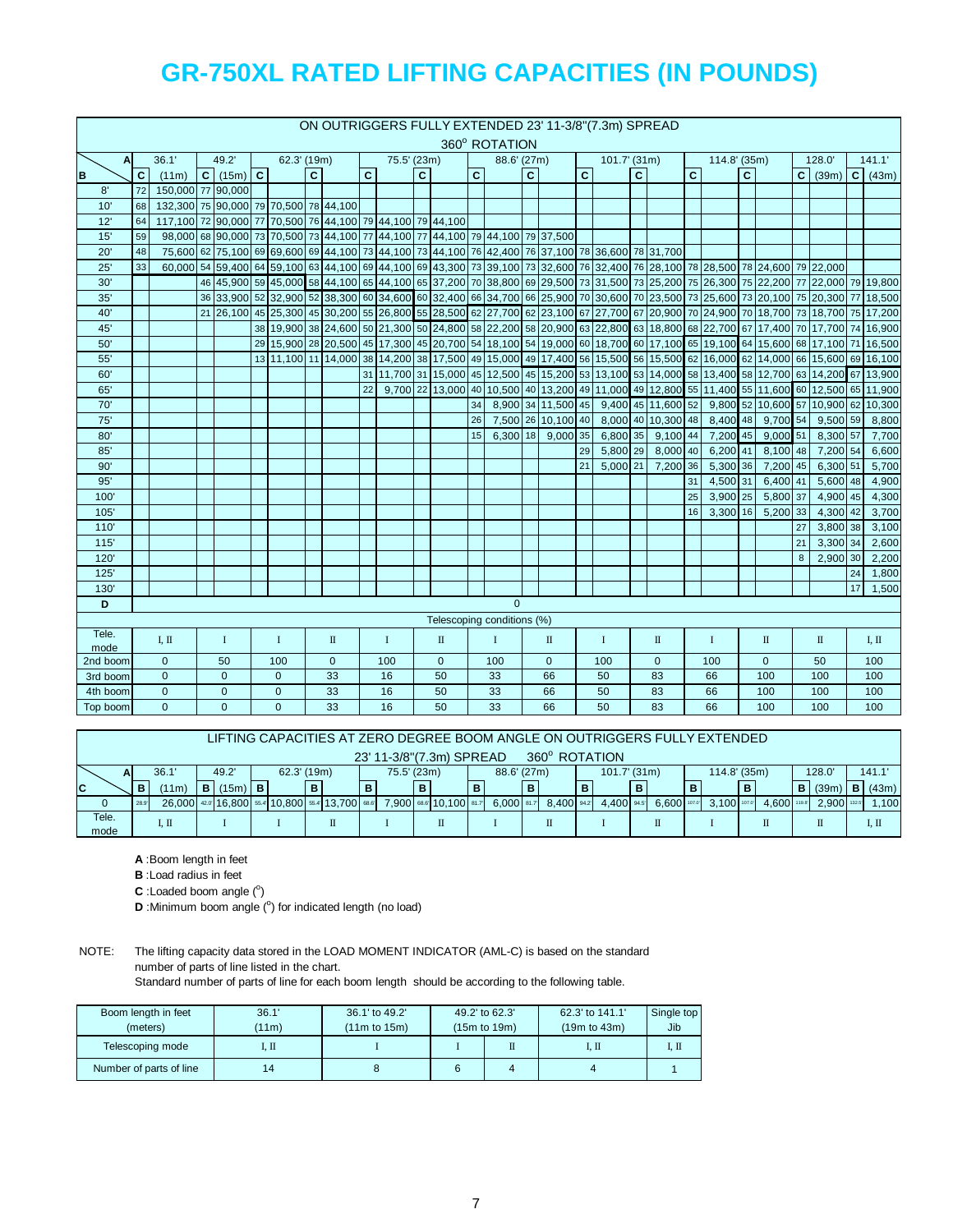|    | ON OUTRIGGERS FULLY EXTENDED 23' 11-3/8"(7.3m) SPREAD |             |        |                                         |        |            |  |               |                   |                    |       |  |  |  |
|----|-------------------------------------------------------|-------------|--------|-----------------------------------------|--------|------------|--|---------------|-------------------|--------------------|-------|--|--|--|
|    |                                                       |             |        |                                         |        |            |  | 360° ROTATION |                   |                    |       |  |  |  |
|    |                                                       |             |        | 141.1' (43.0m) Boom + 33.2' (10.1m) Jib |        |            |  |               | 141.1' (43.0m) Bo |                    |       |  |  |  |
| C  |                                                       | 3.5° offset |        | $25^\circ$ offset                       |        | 45° offset |  | C             |                   | $3.5^\circ$ offset | 25    |  |  |  |
|    | R                                                     | W           | R      | W                                       | R      | W          |  |               | R                 | W                  | R.    |  |  |  |
| 80 | 35.1'                                                 | 9,300       | 48.6'  | 8,800                                   | 55.4'  | 7,500      |  | 80            | 43.0              | 5,700              | 65.6  |  |  |  |
| 79 | 38.7                                                  | 9,300       | 51.8'  | 8,500                                   | 58.4   | 7,300      |  | 79            | 47.2              | 5,700              | 69.2  |  |  |  |
| 78 | 42.0                                                  | 9,300       | 54.8'  | 8,200                                   | 61.0   | 7,100      |  | 78            | 51.2'             | 5,700              | 72.5  |  |  |  |
| 77 | 45.3'                                                 | 9,300       | 58.1'  | 8,000                                   | 64.3'  | 6,900      |  | 77            | 55.1'             | 5,700              | 75.8  |  |  |  |
| 76 | 48.9'                                                 | 9,300       | 61.0   | 7,800                                   | 66.9   | 6,700      |  | 76            | 58.7              | 5,700              | 79.1  |  |  |  |
| 75 | 52.5'                                                 | 9,300       | 64.0   | 7,500                                   | 69.9   | 6,600      |  | 75            | 62.7              | 5,700              | 82.3  |  |  |  |
| 73 | 59.1'                                                 | 9,100       | 69.9'  | 7,200                                   | 75.1'  | 6,300      |  | 73            | 70.2'             | 5.700              | 88.9  |  |  |  |
| 70 | 67.9'                                                 | 8,200       | 78.4'  | 6,700                                   | 83.3'  | 5,900      |  | 70            | 81.4'             | 5,600              | 98.8  |  |  |  |
| 68 | 73.8'                                                 | 7,800       | 84.0   | 6,400                                   | 87.6   | 5,700      |  | 68            | 87.9              | 5,300              | 105.0 |  |  |  |
| 65 | 83.7                                                  | 7,200       | 91.9'  | 6,000                                   | 95.1'  | 5,400      |  | 65            | 97.1'             | 4.700              | 113.2 |  |  |  |
| 63 | 87.3'                                                 | 6,700       | 96.8'  | 5.800                                   | 99.7   | 5,200      |  | 63            | 103.0             | 4,400              | 118.8 |  |  |  |
| 60 | 94.5'                                                 | 5,800       | 103.7' | 5,200                                   | 106.3' | 4,900      |  | 60            | 111.9             | 3,900              | 127.0 |  |  |  |
| 58 | 99.4                                                  | 5,100       | 107.9  | 4,600                                   | 110.6' | 4,300      |  | 58            | 116.8'            | 3,500              | 131.9 |  |  |  |
| 55 | 106.3'                                                | 4,100       | 114.2' | 3,800                                   | 116.1' | 3,500      |  | 55            | 124.3'            | 2,800              | 138.5 |  |  |  |
| 53 | 110.6                                                 | 3,600       | 118.1' | 3,300                                   | 119.8  | 3,100      |  | 53            | 129.3'            | 2,300              | 142.7 |  |  |  |
| 50 | 116.8                                                 | 2,900       | 124.0  | 2,700                                   | 125.0  | 2,600      |  | 50            | 136.2'            | 1,800              | 148.6 |  |  |  |
| 48 | 120.7                                                 | 2,500       | 127.6' | 2,300                                   | 128.3' | 2,200      |  | 48            | 140.7             | 1,400              | 152.6 |  |  |  |
| 45 | 126.6'                                                | 2.000       | 132.5' | 1.900                                   | 133.2' | 1,800      |  | 45            | 147.3'            | 1,000              |       |  |  |  |
| 43 | 130.2                                                 | 1,700       | 135.8' | 1,600                                   |        |            |  |               |                   |                    |       |  |  |  |
| 40 | 135.5                                                 | 1,300       | 140.7  | 1,200                                   |        |            |  |               |                   |                    |       |  |  |  |
| 38 | 139.1'                                                | 1,100       | 143.7  | 1,000                                   |        |            |  |               |                   |                    |       |  |  |  |

|    |        |             |        |                                         |        |            | 360° ROTATION |        |                    |        |                                         |        |                   |
|----|--------|-------------|--------|-----------------------------------------|--------|------------|---------------|--------|--------------------|--------|-----------------------------------------|--------|-------------------|
|    |        |             |        | 141.1' (43.0m) Boom + 33.2' (10.1m) Jib |        |            |               |        |                    |        | 141.1' (43.0m) Boom + 58.1' (17.7m) Jib |        |                   |
| C  |        | 3.5° offset |        | 25° offset                              |        | 45° offset | C             |        | $3.5^\circ$ offset |        | 25° offset                              |        | $45^\circ$ offset |
|    | R      | W           | R      | W                                       | R      | W          |               | R      | W                  | R      | W                                       | R      | W                 |
| 80 | 35.1   | 9,300       | 48.6'  | 8,800                                   | 55.4'  | 7,500      | 80            | 43.0'  | 5.700              | 65.6   | 5,200                                   | 76.8   | 3,900             |
| 79 | 38.7'  | 9.300       | 51.8'  | 8,500                                   | 58.4   | 7,300      | 79            | 47.2   | 5,700              | 69.2   | 5,000                                   | 80.1   | 3,800             |
| 78 | 42.0   | 9,300       | 54.8'  | 8,200                                   | 61.0   | 7,100      | 78            | 51.2'  | 5,700              | 72.5'  | 4,900                                   | 83.3'  | 3,700             |
| 77 | 45.3'  | 9.300       | 58.1   | 8.000                                   | 64.3'  | 6,900      | 77            | 55.1'  | 5.700              | 75.8   | 4.700                                   | 86.0   | 3,700             |
| 76 | 48.9   | 9.300       | 61.0'  | 7.800                                   | 66.9'  | 6,700      | 76            | 58.7   | 5.700              | 79.1'  | 4.600                                   | 89.2   | 3,600             |
| 75 | 52.5'  | 9,300       | 64.0   | 7,500                                   | 69.9'  | 6,600      | 75            | 62.7   | 5,700              | 82.3'  | 4,400                                   | 92.2'  | 3,500             |
| 73 | 59.1'  | 9,100       | 69.9   | 7,200                                   | 75.1   | 6,300      | 73            | 70.2   | 5,700              | 88.9   | 4,100                                   | 97.8'  | 3,400             |
| 70 | 67.9   | 8.200       | 78.4   | 6.700                                   | 83.3'  | 5,900      | 70            | 81.4'  | 5.600              | 98.8   | 3.800                                   | 106.0  | 3,200             |
| 68 | 73.8'  | 7,800       | 84.0   | 6,400                                   | 87.6'  | 5,700      | 68            | 87.9   | 5,300              | 105.0  | 3,600                                   | 111.2' | 3,000             |
| 65 | 83.7'  | 7.200       | 91.9'  | 6.000                                   | 95.1   | 5,400      | 65            | 97.1'  | 4.700              | 113.2  | 3,300                                   | 118.8  | 2,900             |
| 63 | 87.3'  | 6.700       | 96.8'  | 5.800                                   | 99.7   | 5,200      | 63            | 103.0  | 4.400              | 118.8  | 3,200                                   | 123.7' | 2,800             |
| 60 | 94.5'  | 5,800       | 103.7' | 5,200                                   | 106.3' | 4,900      | 60            | 111.9' | 3,900              | 127.0  | 3,000                                   | 130.9' | 2,600             |
| 58 | 99.4   | 5,100       | 107.9  | 4,600                                   | 110.6' | 4,300      | 58            | 116.8' | 3,500              | 131.9' | 2,800                                   | 135.2  | 2,600             |
| 55 | 106.3' | 4.100       | 114.2  | 3.800                                   | 116.1  | 3,500      | 55            | 124.3' | 2.800              | 138.5' | 2,300                                   | 141.1' | 2,100             |
| 53 | 110.6  | 3,600       | 118.1  | 3,300                                   | 119.8' | 3,100      | 53            | 129.3' | 2,300              | 142.7' | 1,900                                   | 144.7  | 1,700             |
| 50 | 116.8  | 2,900       | 124.0  | 2,700                                   | 125.0  | 2,600      | 50            | 136.2  | 1,800              | 148.6  | 1,400                                   | 149.9  | 1,300             |
| 48 | 120.7  | 2.500       | 127.6  | 2,300                                   | 128.3' | 2,200      | 48            | 140.7  | 1.400              | 152.6  | 1,200                                   | 153.2  | 1,100             |
| 45 | 126.6' | 2.000       | 132.5' | 1.900                                   | 133.2' | 1.800      | 45            | 147.3' | 1.000              |        |                                         |        |                   |

|    |                      |                    |                       | ON OUTRIGGERS FULLY EXTENDED 23' 11-3/8"(7.3m) SPREAD      |            |                   |               |                       |                                                            |                       |                     |                       |                                |
|----|----------------------|--------------------|-----------------------|------------------------------------------------------------|------------|-------------------|---------------|-----------------------|------------------------------------------------------------|-----------------------|---------------------|-----------------------|--------------------------------|
|    |                      |                    |                       |                                                            |            |                   | 360° ROTATION |                       |                                                            |                       |                     |                       |                                |
|    |                      |                    |                       | 128.0'(39.0m) Boom(telescoping modeII) + 33.2' (10.1m) Jib |            |                   |               |                       | 128.0'(39.0m) Boom(telescoping modeII) + 58.1' (17.7m) Jib |                       |                     |                       |                                |
| C  |                      | $3.5^\circ$ offset |                       | $25^\circ$ offset                                          |            | $45^\circ$ offset | C             |                       | $3.5^\circ$ offset                                         |                       | $25^{\circ}$ offset |                       | $\overline{45}^{\circ}$ offset |
|    | $\mathsf{R}$<br>30.8 | W                  | $\mathbb{R}$<br>44.0' | W                                                          | R<br>51.5' | W                 |               | $\mathsf{R}$<br>38.7' | W                                                          | $\mathbb{R}$<br>60.7' | W                   | $\mathbb{R}$<br>72.5' | W                              |
| 80 |                      | 10,100             |                       | 9,500                                                      |            | 7,700             | 80            |                       | 6,200                                                      |                       | 5,500               |                       | 4,100                          |
| 79 | 34.1                 | 10,100             | 46.9'                 | 9.200                                                      | 54.1'      | 7.500             | 79            | 42.7                  | 6,200                                                      | 64.0                  | 5,300               | 75.1'                 | 3,900                          |
| 78 | 37.4                 | 10.100             | 49.5'                 | 8.900                                                      | 56.8       | 7.300             | 78            | 45.9                  | 6.200                                                      | 67.3'                 | 5.100               | 78.1'                 | 3,900                          |
| 77 | 40.4                 | 10.100             | 52.5'                 | 8,600                                                      | 59.4       | 7,200             | 77            | 49.9'                 | 6,200                                                      | 70.2'                 | 4,900               | 80.7                  | 3,800                          |
| 76 | 43.3'                | 10,100             | 55.1'                 | 8,400                                                      | 61.7'      | 7,000             | 76            | 53.5                  | 6,200                                                      | 73.5'                 | 4,800               | 83.3                  | 3,700                          |
| 75 | 46.6                 | 10.100             | 58.1'                 | 8,200                                                      | 64.0       | 6,800             | 75            | 56.8                  | 6,200                                                      | 76.1'                 | 4,600               | 86.0                  | 3,600                          |
| 73 | 52.5                 | 10.000             | 63.3'                 | 7,700                                                      | 68.9       | 6,500             | 73            | 64.3'                 | 6,200                                                      | 82.3'                 | 4,300               | 91.2'                 | 3,400                          |
| 70 | 60.7                 | 9,100              | 70.9'                 | 7,100                                                      | 76.4       | 6,100             | 70            | 74.1'                 | 6,000                                                      | 91.2'                 | 3,900               | 98.8'                 | 3,200                          |
| 68 | 65.9                 | 8.600              | 76.1'                 | 6.800                                                      | 80.7       | 5.800             | 68            | 80.1'                 | 5,500                                                      | 96.5'                 | 3.700               | 103.7'                | 3,100                          |
| 65 | 73.8                 | 7.900              | 83.3'                 | 6,300                                                      | 87.3'      | 5,500             | 65            | 88.6                  | 4.900                                                      | 104.7                 | 3.400               | 110.6                 | 2,900                          |
| 63 | 78.7                 | 7,600              | 87.9                  | 6,000                                                      | 91.5'      | 5,300             | 63            | 94.2                  | 4,600                                                      | 109.6                 | 3,300               | 115.8                 | 2,800                          |
| 60 | 86.3                 | 6.700              | 94.5'                 | 5,600                                                      | 97.8'      | 5.000             | 60            | 102.7'                | 4.100                                                      | 117.1'                | 3.000               | 122.7'                | 2,700                          |
| 58 | 90.6'                | 6,200              | 99.1'                 | 5,400                                                      | 101.7'     | 4,900             | 58            | 107.6                 | 3,900                                                      | 122.4                 | 2,900               | 127.3'                | 2,600                          |
| 55 | 97.1'                | 5.500              | 105.3'                | 4.900                                                      | 107.6      | 4.700             | 55            | 115.5'                | 3,500                                                      | 129.3'                | 2,800               | 133.5'                | 2,500                          |
| 53 | 101.4                | 5.100              | 108.9                 | 4.700                                                      | 110.9      | 4.500             | 53            | 120.4                 | 3.400                                                      | 133.9'                | 2,600               | 137.5                 | 2,400                          |
| 50 | 107.6                | 4.700              | 114.8                 | 4.300                                                      | 116.1'     | 4.100             | 50            | 127.3'                | 3,100                                                      | 140.4                 | 2,500               | 143.0                 | 2,400                          |
| 48 | 111.5'               | 4,300              | 118.1'                | 3,900                                                      | 119.1'     | 3,800             | 48            | 131.6'                | 2,800                                                      | 144.4'                | 2,400               | 146.3'                | 2,300                          |
| 45 | 116.8                | 3.700              | 123.0                 | 3,400                                                      | 123.4      | 3,300             | 45            | 137.5                 | 2,400                                                      | 149.3'                | 2,000               | 149.9'                | 1,900                          |
| 43 | 120.4                | 3,300              | 126.0                 | 3,100                                                      |            |                   | 43            | 141.4'                | 2,100                                                      | 152.6                 | 1,800               |                       |                                |
| 40 | 125.0                | 2.900              | 130.2'                | 2,700                                                      |            |                   | 40            | 147.0'                | 1.700                                                      | 156.8                 | 1.500               |                       |                                |
| 38 | 128.3'               | 2.600              | 132.9                 | 2,400                                                      |            |                   | 38            | 150.3'                | 1,500                                                      | 159.4'                | 1,300               |                       |                                |
| 35 | 132.5'               | 2.300              | 136.5'                | 2.100                                                      |            |                   | 35            | 155.2'                | 1.200                                                      | 162.7'                | 1,100               |                       |                                |
| 33 | 135.5                | 2,100              | 138.8                 | 1,900                                                      |            |                   | 33            | 158.1'                | 1,100                                                      | 165.0                 | 900                 |                       |                                |
| 30 | 139.1                | 1,800              | 142.1'                | 1,700                                                      |            |                   |               |                       |                                                            |                       |                     |                       |                                |
| 25 | 144.4                | 1,500              | 146.3'                | 1,400                                                      |            |                   |               |                       |                                                            |                       |                     |                       |                                |
| 20 | 148.6                | 1,200              |                       |                                                            |            |                   |               |                       |                                                            |                       |                     |                       |                                |
| 15 | 151.6'               | 1.000              |                       |                                                            |            |                   |               |                       |                                                            |                       |                     |                       |                                |

|    |              |                    |              | ON OUTRIGGERS FULLY EXTENDED 23' 11-3/8"(7.3m) SPREAD    |        |               |    |              |                    |              |                   |              |                                                        |
|----|--------------|--------------------|--------------|----------------------------------------------------------|--------|---------------|----|--------------|--------------------|--------------|-------------------|--------------|--------------------------------------------------------|
|    |              |                    |              |                                                          |        | 360° ROTATION |    |              |                    |              |                   |              |                                                        |
|    |              |                    |              | 114.8'(35m) Boom(telescoping mode I) + 33.2' (10.1m) Jib |        |               |    |              |                    |              |                   |              | 114.8'(35m)Boom(telescoping modeI) + 58.1' (17.7m) Jib |
| c  |              | $3.5^\circ$ offset |              | $25^\circ$ offset                                        |        | 45° offset    | C  |              | $3.5^\circ$ offset |              | $25^\circ$ offset |              | $45^\circ$ offset                                      |
|    | $\mathbb{R}$ | W                  | $\mathbb{R}$ | W                                                        | R      | W             |    | $\mathbb{R}$ | W                  | $\mathsf{R}$ | W                 | $\mathbb{R}$ | W                                                      |
| 80 | 28.2'        | 12,300             | 40.4         | 11,300                                                   | 47.6   | 8.700         | 80 | 35.1'        | 7.100              | 56.8         | 6,200             | 68.9         | 4,500                                                  |
| 79 | 30.8'        | 12.300             | 42.7'        | 10.400                                                   | 49.5'  | 8.300         | 79 | 38.4         | 7,100              | 59.4'        | 5.600             | 71.2'        | 4,200                                                  |
| 78 | 33.8'        | 12.300             | 45.6'        | 10.400                                                   | 52.2   | 8,300         | 78 | 41.7         | 7.100              | 62.7         | 5,600             | 73.8'        | 4,200                                                  |
| 77 | 36.7'        | 12.300             | 48.2         | 10.400                                                   | 54.8   | 8,200         | 77 | 44.9         | 7.100              | 65.6         | 5.600             | 76.8         | 4,200                                                  |
| 76 | 39.7'        | 12,300             | 50.5'        | 10,100                                                   | 56.8   | 8.000         | 76 | 48.2         | 7,100              | 68.6         | 5,500             | 79.1'        | 4,200                                                  |
| 75 | 42.3'        | 12,300             | 53.1'        | 9,900                                                    | 59.1'  | 7,800         | 75 | 51.2'        | 7,100              | 71.2'        | 5,400             | 81.7'        | 4,100                                                  |
| 73 | 47.6         | 12,300             | 58.1'        | 9,300                                                    | 63.6   | 7,600         | 73 | 57.7         | 7,100              | 76.8         | 5,000             | 86.3'        | 4,000                                                  |
| 70 | 55.1'        | 11.400             | 65.0'        | 8.600                                                    | 70.2'  | 7,200         | 70 | 67.3'        | 7.100              | 84.6         | 4.700             | 93.2'        | 3,800                                                  |
| 68 | 60.0         | 10.800             | 69.6         | 8.200                                                    | 74.1   | 6.900         | 68 | 72.8'        | 6.800              | 89.9         | 4.500             | 97.8'        | 3,600                                                  |
| 65 | 67.3         | 10,100             | 76.1'        | 7,700                                                    | 80.4   | 6,600         | 65 | 81.0'        | 6,100              | 97.8'        | 4,200             | 104.0        | 3,500                                                  |
| 63 | 71.9'        | 9,600              | 80.4'        | 7,300                                                    | 84.3'  | 6,400         | 63 | 86.0'        | 5.700              | 102.0        | 4.000             | 108.3'       | 3,400                                                  |
| 60 | 78.4         | 9.000              | 86.6         | 6.900                                                    | 89.9   | 6,200         | 60 | 93.5'        | 5,200              | 108.9        | 3,800             | 114.2        | 3,300                                                  |
| 58 | 82.3'        | 8,300              | 90.6'        | 6.700                                                    | 93.5'  | 6,000         | 58 | 98.4         | 4.900              | 113.5        | 3,600             | 117.8        | 3,200                                                  |
| 55 | 88.3'        | 7.000              | 95.8'        | 6.200                                                    | 98.8'  | 5,800         | 55 | 106.0        | 4.500              | 119.8        | 3.400             | 123.0        | 3,100                                                  |
| 53 | 92.2'        | 6.300              | 99.4         | 5,600                                                    | 101.7' | 5.300         | 53 | 110.2'       | 4.300              | 123.7'       | 3,400             | 126.3'       | 3,100                                                  |
| 50 | 97.4         | 5,300              | 104.7        | 4.800                                                    | 106.3  | 4,600         | 50 | 116.5'       | 3.600              | 129.3        | 3,100             | 130.9'       | 2,800                                                  |
| 48 | 101.0        | 4,800              | 107.6        | 4,300                                                    | 108.9  | 4,200         | 48 | 120.4        | 3,200              | 132.5        | 2,700             | 133.5'       | 2,500                                                  |
| 45 | 106.0        | 4.100              | 112.2'       | 3.700                                                    | 113.2' | 3,600         | 45 | 126.3'       | 2.700              | 137.5        | 2.300             | 137.5'       | 2,100                                                  |
| 43 | 109.3        | 3.700              | 114.8        | 3,400                                                    |        |               | 43 | 129.9        | 2.300              | 140.4        | 2,000             |              |                                                        |
| 40 | 113.8        | 3,200              | 119.1        | 3,000                                                    |        |               | 40 | 135.2        | 1,900              | 144.7        | 1,700             |              |                                                        |
| 38 | 116.8        | 2,900              | 121.4'       | 2.700                                                    |        |               | 38 | 138.5        | 1.700              | 147.0        | 1,500             |              |                                                        |
| 35 | 121.1'       | 2,500              | 125.0        | 2,300                                                    |        |               | 35 | 142.7'       | 1.400              | 150.6        | 1,200             |              |                                                        |
| 33 | 123.4        | 2,300              | 127.0        | 2.100                                                    |        |               | 33 | 145.7        | 1.200              | 152.9        | 1,100             |              |                                                        |
| 30 | 127.0        | 2,000              | 129.9        | 1,900                                                    |        |               | 30 | 149.6'       | 1,000              |              |                   |              |                                                        |
| 25 | 132.2        | 1.600              | 133.9'       | 1,500                                                    |        |               |    |              |                    |              |                   |              |                                                        |
| 20 | 136.2        | 1.300              |              |                                                          |        |               |    |              |                    |              |                   |              |                                                        |

i<br>L

| 25 | 132.2' |      | .600 133.9 | ,500 | $C$ :Loaded boom angle $(^\circ)$   |
|----|--------|------|------------|------|-------------------------------------|
| 20 | 136.2' | .300 |            |      | R: Load radius in feet              |
| 15 | 139.1  | 100  |            |      | W: Rated lifting capacity in pounds |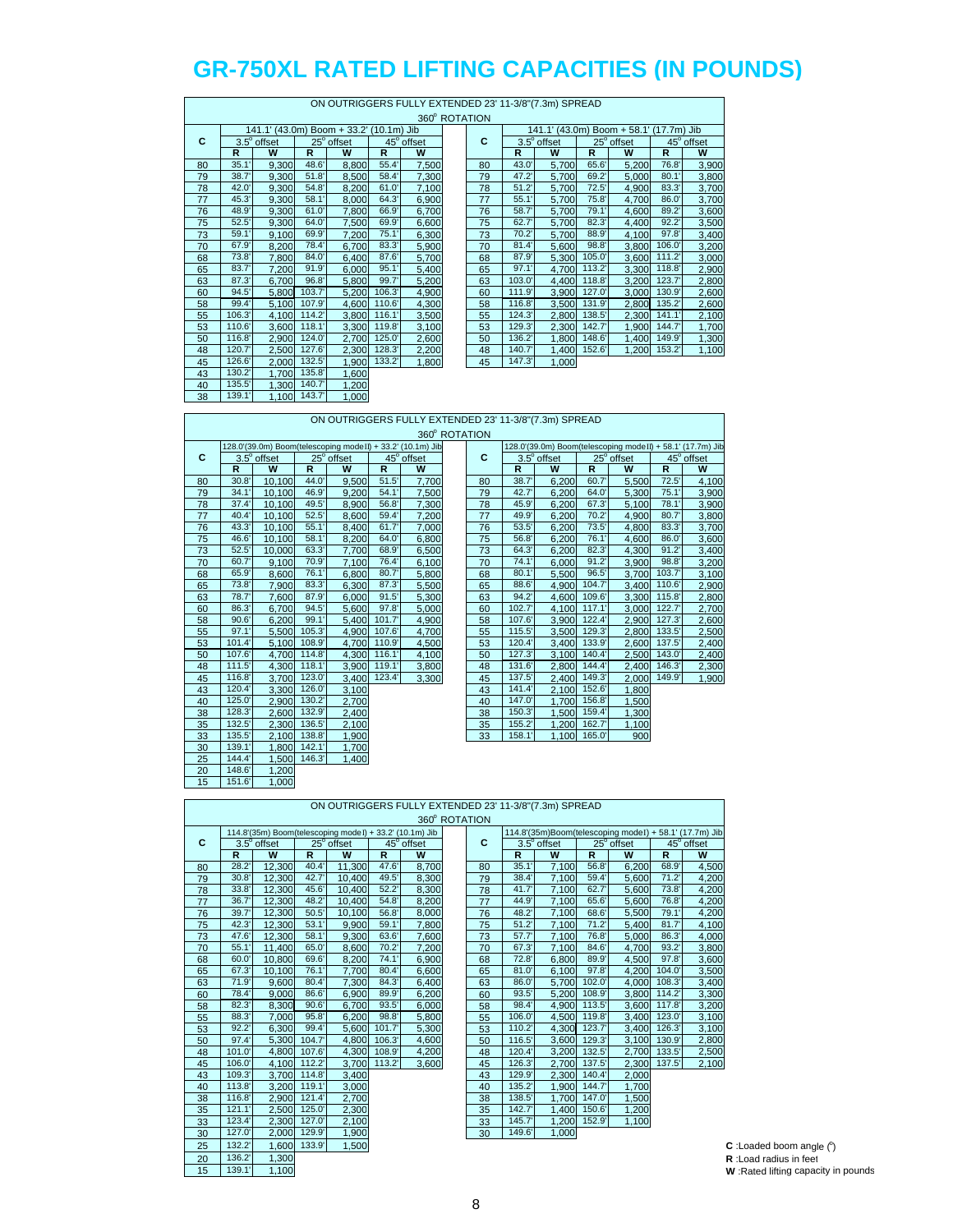|               |    |                                                                                                  |                                     |    |             |              |              |              |             |              |                |              | 360° ROTATION                                                                |    |              |    | ON OUTRIGGERS MID EXTENDED 21' 11-3/4" (6.7m) SPREAD                                                                              |              |                                                         |                 |              |              |                    |    |                     |                |
|---------------|----|--------------------------------------------------------------------------------------------------|-------------------------------------|----|-------------|--------------|--------------|--------------|-------------|--------------|----------------|--------------|------------------------------------------------------------------------------|----|--------------|----|-----------------------------------------------------------------------------------------------------------------------------------|--------------|---------------------------------------------------------|-----------------|--------------|--------------|--------------------|----|---------------------|----------------|
| A             |    | 36.1'                                                                                            | 49.2'                               |    | 62.3' (19m) |              |              |              | 75.5' (23m) |              |                |              | 88.6' (27m)                                                                  |    |              |    | $101.7'$ (31m)                                                                                                                    |              |                                                         |                 | 114.8' (35m) |              |                    |    | 128.0'              | 141.1'         |
| B             | C. | (11m)                                                                                            | $\overline{C}$ (15m) $\overline{C}$ |    |             | $\mathbf{C}$ |              | $\mathbf{C}$ |             | $\mathbf{C}$ |                | $\mathbf{C}$ |                                                                              | C. |              | C. |                                                                                                                                   | $\mathbf{C}$ |                                                         | $\mathbf{c}$    |              | $\mathbf{C}$ |                    |    | $C \mid (39m) \mid$ | $C \mid (43m)$ |
| 8'            | 72 | 150.000 77 90.000                                                                                |                                     |    |             |              |              |              |             |              |                |              |                                                                              |    |              |    |                                                                                                                                   |              |                                                         |                 |              |              |                    |    |                     |                |
| 10'           | 68 | 130,000 75 90,000 79 70,500 78 44,100                                                            |                                     |    |             |              |              |              |             |              |                |              |                                                                              |    |              |    |                                                                                                                                   |              |                                                         |                 |              |              |                    |    |                     |                |
| 12'           | 64 | 113,600 72 90,000 77 70,500 76 44,100 79 44,100 79 44,100                                        |                                     |    |             |              |              |              |             |              |                |              |                                                                              |    |              |    |                                                                                                                                   |              |                                                         |                 |              |              |                    |    |                     |                |
| 15'           | 58 |                                                                                                  |                                     |    |             |              |              |              |             |              |                |              | 94,800 68 90,000 73 70,500 73 44,100 77 44,100 77 44,100 79 44,100 79 37,500 |    |              |    |                                                                                                                                   |              |                                                         |                 |              |              |                    |    |                     |                |
| 20'           | 48 | 72,700 62 72,200 69 69,600 69 44,100 73 44,100 73 44,100 76 42,400 76 37,100 78 36,600 78 31,700 |                                     |    |             |              |              |              |             |              |                |              |                                                                              |    |              |    |                                                                                                                                   |              |                                                         |                 |              |              |                    |    |                     |                |
| 25'           | 33 |                                                                                                  |                                     |    |             |              |              |              |             |              |                |              |                                                                              |    |              |    | 54,300 55 52,700 64 51,700 63 44,100 69 44,100 69 43,300 73 39,100 73 32,600 76 32,400 76 28,100 78 28,500 78 24,600 79 22,000    |              |                                                         |                 |              |              |                    |    |                     |                |
| 30'           |    |                                                                                                  |                                     |    |             |              |              |              |             |              |                |              |                                                                              |    |              |    | 40,900 58 37,100 58 37,100 58 37,100 65 37,200 70 38,100 69 29,500 73 30,600 73 25,200 75 26,300 75 22,200 77 22,000 79 19,800    |              |                                                         |                 |              |              |                    |    |                     |                |
| 35'           |    |                                                                                                  |                                     |    |             |              |              |              |             |              |                |              |                                                                              |    |              |    | 36 26,500 52 25,700 52 30,800 60 27,300 60 31,300 66 28,200 66 25,900 70 28,900 70 23,500 73 24,600 73 20,100 75 20,300 77 18,500 |              |                                                         |                 |              |              |                    |    |                     |                |
| 40'           |    |                                                                                                  |                                     |    |             |              |              |              |             |              |                |              |                                                                              |    |              |    |                                                                                                                                   |              |                                                         |                 |              |              |                    |    |                     |                |
| 45'           |    |                                                                                                  |                                     |    |             |              |              |              |             |              |                |              |                                                                              |    |              |    | 38 15,000 37 19,600 50 16,400 50 20,100 58 17,300 58 20,400 63 17,900 63 18,800 67 18,300 67 17,400 71 17,500 73 16,400           |              |                                                         |                 |              |              |                    |    |                     |                |
| 50'           |    |                                                                                                  |                                     |    |             |              |              |              |             |              |                |              |                                                                              |    |              |    | 28 11,700 27 16,100 45 13,100 45 16,600 54 13,900 54 16,900 60 14,500 60 17,100 64 14,900 64 15,600 68 16,300 71 15,500           |              |                                                         |                 |              |              |                    |    |                     |                |
| 55'           |    |                                                                                                  |                                     | 11 |             |              |              |              |             |              |                |              |                                                                              |    |              |    | 9,100 10 13,400 38 10,500 38 14,000 49 11,400 49 14,300 56 11,900 56 14,400 61 12,300 62 14,000 65 13,600 69 12,900               |              |                                                         |                 |              |              |                    |    |                     |                |
| 60'           |    |                                                                                                  |                                     |    |             |              |              | 31           |             |              |                |              | 8,400 31 11,800 45 9,300 45 12,100 52                                        |    |              |    |                                                                                                                                   |              | 9,800 53 12,300 58 10,200 58 12,400 63 11,500 66 10,800 |                 |              |              |                    |    |                     |                |
| 65'           |    |                                                                                                  |                                     |    |             |              |              | 21           |             |              |                |              | 6,700 21 10,100 39 7,600 39 10,400 49                                        |    |              |    |                                                                                                                                   |              | 8,100 49 10,600 55                                      |                 |              |              | 8,500 55 10,700 60 |    | 9,800 64            | 9,000          |
| 70'           |    |                                                                                                  |                                     |    |             |              |              |              |             |              |                | 34           | 6,200 34                                                                     |    | 8,900 45     |    | 6,700 45                                                                                                                          |              | $9,100$ 52                                              |                 | 7,100 52     |              | 9,200 57           |    | 8,400 62            | 7,600          |
| 75'           |    |                                                                                                  |                                     |    |             |              |              |              |             |              |                | 26           | 5,000 26                                                                     |    | 7,700 40     |    | 5,600 40                                                                                                                          |              | 7,900 48                                                |                 | 5,900 48     |              | 8,000 54           |    | 7,200 59            | 6,400          |
| 80'           |    |                                                                                                  |                                     |    |             |              |              |              |             |              |                | 15           | 4,000 15                                                                     |    | 6,700 35     |    | 4,500 35                                                                                                                          |              | 6,900 44                                                |                 | 4,900 44     |              | 7,000 51           |    | 6,200 56            | 5,400          |
| 85'           |    |                                                                                                  |                                     |    |             |              |              |              |             |              |                |              |                                                                              |    |              | 29 | 3,700 29                                                                                                                          |              | $6,000$ 40                                              |                 | 4,100 40     |              | 6,100 48           |    | 5,300 53            | 4,500          |
| 90'           |    |                                                                                                  |                                     |    |             |              |              |              |             |              |                |              |                                                                              |    |              | 21 | 2,900 21                                                                                                                          |              | 5,200 36                                                |                 | 3,300 36     |              | 5,300 44           |    | 4,500 50            | 3,800          |
| 95'           |    |                                                                                                  |                                     |    |             |              |              |              |             |              |                |              |                                                                              |    |              |    |                                                                                                                                   |              |                                                         | 31              | 2,600 30     |              | 4,600 40           |    | 3,800 47            | 3,100          |
| 100           |    |                                                                                                  |                                     |    |             |              |              |              |             |              |                |              |                                                                              |    |              |    |                                                                                                                                   |              |                                                         | 24              | 2.000 24     |              | 4.000 36           |    | $3,200$ 44          | 2,500          |
| 105'          |    |                                                                                                  |                                     |    |             |              |              |              |             |              |                |              |                                                                              |    |              |    |                                                                                                                                   |              |                                                         | 15 <sup>1</sup> | 1,500 15     |              | 3,500 32           |    | 2,700 41            | 2,000          |
| 110'          |    |                                                                                                  |                                     |    |             |              |              |              |             |              |                |              |                                                                              |    |              |    |                                                                                                                                   |              |                                                         |                 |              |              |                    | 27 | 2.200 38            | 1,500          |
| 115'          |    |                                                                                                  |                                     |    |             |              |              |              |             |              |                |              |                                                                              |    |              |    |                                                                                                                                   |              |                                                         |                 |              |              |                    | 20 | 1,800               |                |
| 120           |    |                                                                                                  |                                     |    |             |              |              |              |             |              |                |              |                                                                              |    |              |    |                                                                                                                                   |              |                                                         |                 |              |              |                    | 8  | 1,500               |                |
| D             |    |                                                                                                  |                                     |    |             |              |              |              |             |              |                |              | $\Omega$                                                                     |    |              |    |                                                                                                                                   |              |                                                         |                 |              |              |                    |    |                     | 33             |
|               |    |                                                                                                  |                                     |    |             |              |              |              |             |              |                |              | Telescoping conditions (%)                                                   |    |              |    |                                                                                                                                   |              |                                                         |                 |              |              |                    |    |                     |                |
| Tele.<br>mode |    | I, II                                                                                            | $\mathbf I$                         |    | $\bf{I}$    |              | П            |              | $\bf{I}$    |              | $\mathbb{I}$   |              | $\bf{I}$                                                                     |    | $\rm II$     |    | $\bf{I}$                                                                                                                          |              | $\rm II$                                                |                 | $\mathbf I$  |              | $\mathbb{I}$       |    | $\mathbf{I}$        | I, II          |
| 2nd boom      |    | $\mathbf 0$                                                                                      | 50                                  |    | 100         |              | $\mathbf{0}$ |              | 100         |              | $\overline{0}$ |              | 100                                                                          |    | $\mathbf{0}$ |    | 100                                                                                                                               |              | $\mathbf{0}$                                            |                 | 100          |              | $\mathbf{0}$       |    | 50                  | 100            |
| 3rd boom      |    | $\overline{0}$                                                                                   | $\overline{0}$                      |    | 0           |              | 33           |              | 16          |              | 50             |              | 33                                                                           |    | 66           |    | 50                                                                                                                                |              | 83                                                      |                 | 66           |              | 100                |    | 100                 | 100            |
| 4th boom      |    | $\overline{0}$                                                                                   | $\mathbf 0$                         |    | 0           |              | 33           |              | 16          |              | 50             |              | 33                                                                           |    | 66           |    | 50                                                                                                                                |              | 83                                                      |                 | 66           |              | 100                |    | 100                 | 100            |
| Top boom      |    | $\Omega$                                                                                         | $\Omega$                            |    | $\Omega$    |              | 33           |              | 16          |              | 50             |              | 33                                                                           |    | 66           |    | 50                                                                                                                                |              | 83                                                      |                 | 66           |              | 100                |    | 100                 | 100            |

|             |                                                                                                      |                         |  |  |  |  |  |                        |  |            |  | LIFTING CAPACITIES AT ZERO DEGREE BOOM ANGLE ON OUTRIGGERS MID EXTENDED. |  |            |  |               |                |             |            |             |      |  |
|-------------|------------------------------------------------------------------------------------------------------|-------------------------|--|--|--|--|--|------------------------|--|------------|--|--------------------------------------------------------------------------|--|------------|--|---------------|----------------|-------------|------------|-------------|------|--|
|             |                                                                                                      |                         |  |  |  |  |  |                        |  |            |  | 21' 11-3/4" (6.7m) SPREAD                                                |  |            |  | 360° ROTATION |                |             |            |             |      |  |
|             | 49.2'<br>128.0<br>114.8' (35m)<br>62.3' (19m)<br>88.6' (27m)<br>101.7' (31m)<br>75.5' (23m)<br>36.1' |                         |  |  |  |  |  |                        |  |            |  |                                                                          |  |            |  |               |                |             |            |             |      |  |
| $\mathbf c$ | $B$ (15m) $B$<br>в<br>в<br>(39m)<br>B <sub>1</sub><br>в<br>в<br>B.<br>B<br>(11m)<br>в                |                         |  |  |  |  |  |                        |  |            |  |                                                                          |  |            |  |               |                |             |            |             |      |  |
|             | 28.9                                                                                                 | 26.000 42.3 16.100 55.4 |  |  |  |  |  | 9,000 55.1 13,200 68.6 |  | 5.700 68.6 |  | $9,000$ 81.7                                                             |  | 3.700 81.7 |  | 6.400 94.5    | $2,400$ $94.2$ | 4.600 107.0 | ,300 107.0 | 3.100 119.8 | ,500 |  |
| Tele.       |                                                                                                      | 1, 11                   |  |  |  |  |  |                        |  |            |  |                                                                          |  |            |  |               |                |             |            |             | П    |  |
| mode        |                                                                                                      |                         |  |  |  |  |  |                        |  |            |  |                                                                          |  |            |  |               |                |             |            |             |      |  |

**A** :Boom length in feet

**B** :Load radius in feet

 $C$ : Loaded boom angle  $(^\circ)$ 

**D** : Minimum boom angle (°) for indicated length (no load)

number of parts of line listed in the chart. Standard number of parts of line for each boom length should be according to the following table.

| Boom length in feet<br>(meters) | 36.1'<br>(11m) | 36.1' to 49.2'<br>(11m to 15m) | 49.2' to 62.3'<br>$(15m)$ to $19m)$ | 62.3' to 141.1'<br>$(19m)$ to $(43m)$ | Single top<br>Jib |
|---------------------------------|----------------|--------------------------------|-------------------------------------|---------------------------------------|-------------------|
| Telescoping mode                | I. Π           |                                |                                     | I. Π                                  | 1, II             |
| Number of parts of line         |                |                                |                                     |                                       |                   |

NOTE: The lifting capacity data stored in the LOAD MOMENT INDICATOR (AML-C) is based on the standard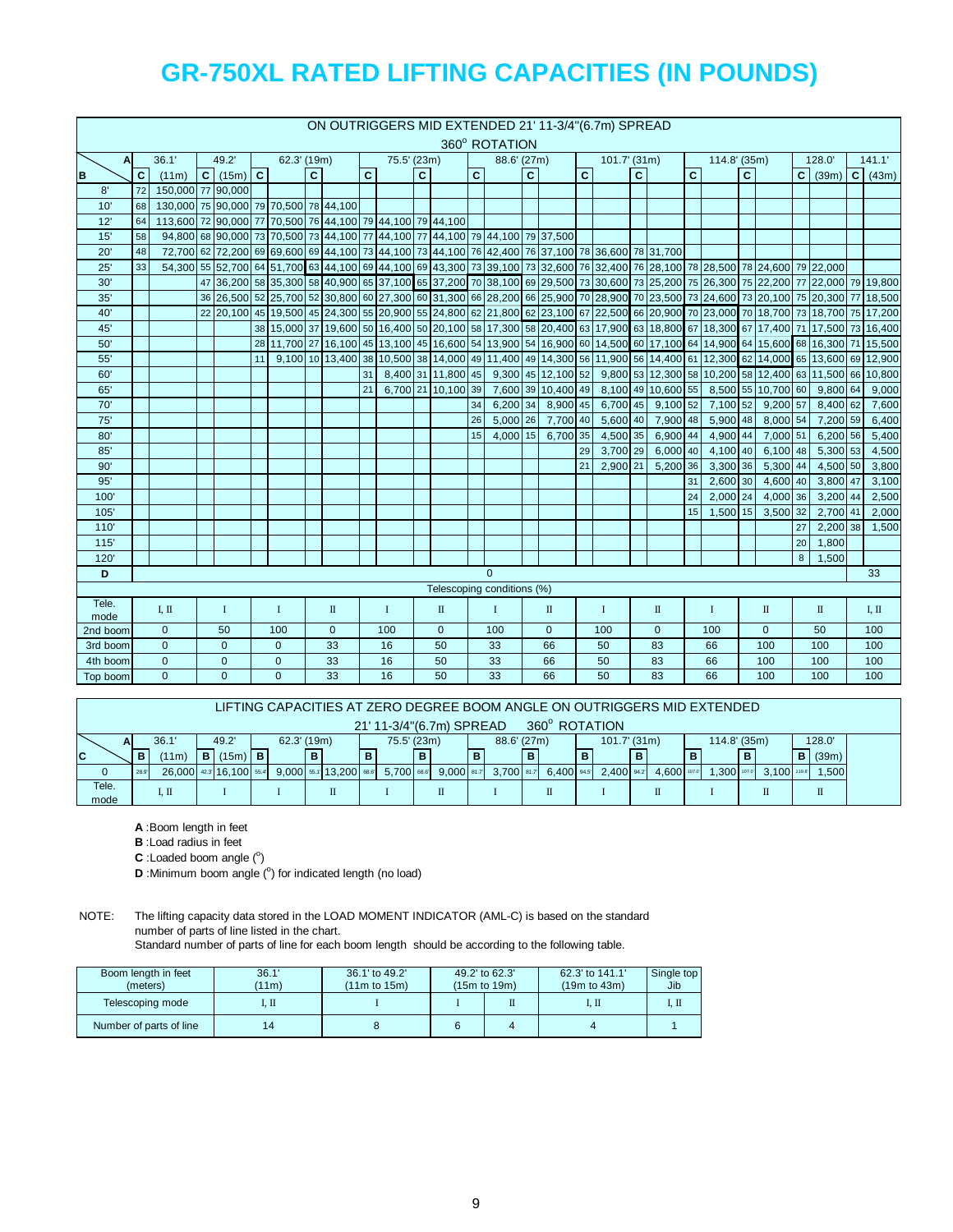|    |        |                    |        |                                         |        |            |               |              | ON OUTRIGGERS MID EXTENDED 21' 11-3/4"(6.7m) SPREAD |        |            |               |            |
|----|--------|--------------------|--------|-----------------------------------------|--------|------------|---------------|--------------|-----------------------------------------------------|--------|------------|---------------|------------|
|    |        |                    |        |                                         |        |            | 360° ROTATION |              |                                                     |        |            |               |            |
|    |        |                    |        | 141.1' (43.0m) Boom + 33.2' (10.1m) Jib |        |            |               |              | 141.1' (43.0m) Boom + 58.1'                         |        |            | $(17.7m)$ Jib |            |
| С  |        | $3.5^\circ$ offset |        | 25° offset                              |        | 45° offset | C             |              | $3.5^\circ$ offset                                  |        | 25° offset |               | 45° offset |
|    | R      | w                  | R.     | W                                       | R      | W          |               | $\mathbb{R}$ | W                                                   | R      | W          | R             | W          |
| 80 | 35.1'  | 9.300              | 48.6'  | 8,800                                   | 55.4'  | 7,500      | 80            | 43.0'        | 5,700                                               | 65.6'  | 5,200      | 76.8          | 3,900      |
| 79 | 38.7'  | 9.300              | 51.8'  | 8,500                                   | 58.4   | 7,300      | 79            | 47.2'        | 5,700                                               | 69.2'  | 5,000      | 80.1'         | 3,800      |
| 78 | 42.0'  | 9.300              | 54.8'  | 8,200                                   | 61.0   | 7.100      | 78            | 51.2'        | 5,700                                               | 72.5'  | 4.900      | 83.3'         | 3,700      |
| 77 | 45.3'  | 9,300              | 58.1'  | 8,000                                   | 64.3'  | 6,900      | 77            | 55.1'        | 5,700                                               | 75.8'  | 4,700      | 86.0          | 3,700      |
| 76 | 48.9'  | 9.300              | 61.0'  | 7.800                                   | 66.9'  | 6,700      | 76            | 58.7         | 5,700                                               | 79.1'  | 4,600      | 89.2          | 3,600      |
| 75 | 52.5'  | 9.300              | 64.0   | 7,500                                   | 69.9'  | 6,600      | 75            | 62.7         | 5,700                                               | 82.3'  | 4,400      | 92.2'         | 3,500      |
| 73 | 59.1'  | 9,100              | 69.9'  | 7,200                                   | 75.1'  | 6,300      | 73            | 70.2'        | 5,700                                               | 88.9'  | 4,100      | 97.8'         | 3,400      |
| 70 | 67.9'  | 8,200              | 78.4   | 6,700                                   | 83.3'  | 5,900      | 70            | 81.4'        | 5,600                                               | 98.8   | 3,800      | 106.0         | 3,200      |
| 68 | 73.8'  | 7.800              | 84.0'  | 6.400                                   | 87.6'  | 5,700      | 68            | 87.9'        | 5,300                                               | 105.0' | 3,600      | 111.2'        | 3,000      |
| 65 | 81.4'  | 6.100              | 90.9'  | 5,200                                   | 94.5'  | 4,800      | 65            | 96.1'        | 4,100                                               | 112.5  | 3,200      | 118.4         | 2,800      |
| 63 | 86.0'  | 5.200              | 95.5'  | 4.500                                   | 98.8'  | 4,100      | 63            | 101.4        | 3,400                                               | 117.8  | 2,600      | 123.0         | 2,300      |
| 60 | 93.2'  | 4.000              | 102.0  | 3.500                                   | 105.0  | 3,200      | 60            | 109.3'       | 2,500                                               | 125.0  | 1,900      | 129.3'        | 1,700      |
| 58 | 97.8'  | 3.300              | 106.3' | 2.900                                   | 108.9' | 2,700      | 58            | 113.2        | 2,000                                               | 129.3' | 1,500      | 133.5'        | 1,300      |
| 55 | 104.7  | 2,500              | 112.5' | 2,200                                   | 114.8  | 2,000      | 55            | 122.0        | 1,300                                               | 136.2' | 1,000      | 139.4         | 900        |
| 53 | 108.9' | 2.000              | 116.8  | 1,800                                   | 118.4  | 1,600      | 53            | 126.6'       | 900                                                 |        |            |               |            |
| 50 | 115.2  | 1,400              | 122.7' | 1,200                                   | 123.7' | 1,100      |               |              |                                                     |        |            |               |            |
| 48 | 119.4  | 1,100              | 126.3' | 900                                     | 127.3' | 900        |               |              |                                                     |        |            |               |            |

|    |                |                                                            |                |                        |                | ON OUTRIGGERS MID EXTENDED 21' 11-3/4"(6.7m) SPREAD |               |    |        |             |        |                                                            |        |                        |
|----|----------------|------------------------------------------------------------|----------------|------------------------|----------------|-----------------------------------------------------|---------------|----|--------|-------------|--------|------------------------------------------------------------|--------|------------------------|
|    |                |                                                            |                |                        |                |                                                     | 360° ROTATION |    |        |             |        |                                                            |        |                        |
|    |                | 128.0'(39.0m) Boom(telescoping modeII) + 33.2' (10.1m) Jib |                |                        |                |                                                     |               |    |        |             |        | 128.0'(39.0m) Boom(telescoping modeII) + 58.1' (17.7m) Jib |        |                        |
| C  |                | 3.5° offset                                                |                | 25 <sup>°</sup> offset |                | 45 <sup>°</sup> offset                              |               | C  |        | 3.5° offset |        | 25 <sup>°</sup> offset                                     |        | 45 <sup>°</sup> offset |
|    | $\overline{R}$ | W                                                          | $\overline{R}$ | W                      | $\overline{R}$ | W                                                   |               |    | R      | W           | R      | W                                                          | R      | W                      |
| 80 | 30.8'          | 10,100                                                     | 44.0           | 9,500                  | 51.5'          | 7,700                                               |               | 80 | 38.7'  | 6.200       | 60.7   | 5,500                                                      | 72.5'  | 4,100                  |
| 79 | 34.1'          | 10.100                                                     | 46.9'          | 9,200                  | 54.1'          | 7,500                                               |               | 79 | 42.7'  | 6.200       | 64.0   | 5.300                                                      | 75.1'  | 3,900                  |
| 78 | 37.4'          | 10,100                                                     | 49.5'          | 8,900                  | 56.8'          | 7,300                                               |               | 78 | 45.9'  | 6,200       | 67.3'  | 5,100                                                      | 78.1'  | 3,900                  |
| 77 | 40.4'          | 10,100                                                     | 52.5'          | 8,600                  | 59.4'          | 7,200                                               |               | 77 | 49.9'  | 6,200       | 70.2'  | 4,900                                                      | 80.7   | 3,800                  |
| 76 | 43.3'          | 10,100                                                     | 55.1'          | 8,400                  | 61.7           | 7,000                                               |               | 76 | 53.5'  | 6.200       | 73.5'  | 4,800                                                      | 83.3'  | 3,700                  |
| 75 | 46.6           | 10,100                                                     | 58.1'          | 8,200                  | 64.0           | 6,800                                               |               | 75 | 56.8'  | 6,200       | 76.1'  | 4,600                                                      | 86.0'  | 3,600                  |
| 73 | 52.5'          | 10,000                                                     | 63.3'          | 7,700                  | 68.9'          | 6,500                                               |               | 73 | 64.3'  | 6.200       | 82.3'  | 4.300                                                      | 91.2   | 3,400                  |
| 70 | 60.7           | 9,100                                                      | 70.9           | 7,100                  | 76.4           | 6,100                                               |               | 70 | 74.1'  | 6.000       | 91.2'  | 3,900                                                      | 98.8'  | 3,200                  |
| 68 | 65.9           | 8,600                                                      | 76.1'          | 6,800                  | 80.7           | 5,800                                               |               | 68 | 80.1'  | 5,500       | 96.5'  | 3,700                                                      | 103.7' | 3,100                  |
| 65 | 73.8'          | 7,900                                                      | 83.3'          | 6,300                  | 87.3'          | 5,500                                               |               | 65 | 88.6   | 4.900       | 104.7  | 3,400                                                      | 110.6  | 2,900                  |
| 63 | 79.1'          | 7,400                                                      | 87.9           | 6.000                  | 91.5'          | 5,300                                               |               | 63 | 94.2'  | 4.600       | 109.6  | 3,300                                                      | 115.8  | 2,800                  |
| 60 | 85.6           | 6,000                                                      | 94.5'          | 5,200                  | 97.8'          | 4,900                                               |               | 60 | 102.7  | 4,100       | 117.1' | 3.000                                                      | 122.7  | 2,700                  |
| 58 | 89.9           | 5,200                                                      | 98.4           | 4,600                  | 101.4'         | 4,300                                               |               | 58 | 107.3' | 3,500       | 122.4  | 2,800                                                      | 127.3' | 2,500                  |
| 55 | 96.5'          | 4,300                                                      | 104.3'         | 3,800                  | 107.0          | 3,600                                               |               | 55 | 114.2  | 2,800       | 128.6  | 2,200                                                      | 132.9' | 2,000                  |
| 53 | 100.4          | 3,700                                                      | 107.9          | 3,300                  | 110.6'         | 3,200                                               |               | 53 | 119.1' | 2,300       | 132.5' | 1,900                                                      | 136.2  | 1,700                  |
| 50 | 106.3'         | 3,000                                                      | 113.5          | 2.700                  | 115.5          | 2,600                                               |               | 50 | 125.7' | 1.800       | 138.5  | 1.400                                                      | 141.1' | 1,300                  |
| 48 | 110.2          | 2,600                                                      | 116.8          | 2,400                  | 118.4          | 2,300                                               |               | 48 | 129.9' | 1,500       | 142.1' | 1,200                                                      | 143.7' | 1,100                  |
| 45 | 115.5'         | 2,100                                                      | 121.7'         | 1,900                  | 123.0          | 1,800                                               |               | 45 | 136.2  | 1,000       | 147.3' | 900                                                        |        |                        |
| 43 | 119.1'         | 1,800                                                      | 125.0          | 1,700                  |                |                                                     |               | 43 | 140.1' | 900         |        |                                                            |        |                        |
| 40 | 124.3'         | 1,400                                                      | 129.6          | 1,300                  |                |                                                     |               |    |        |             |        |                                                            |        |                        |
| 38 | 127.3'         | 1,200                                                      | 132.2          | 1,100                  |                |                                                     |               |    |        |             |        |                                                            |        |                        |
| 35 | 131.9'         | 900                                                        | 136.2          | 900                    |                |                                                     |               |    |        |             |        |                                                            |        |                        |

|    |       |                                                          |       |            |       |            | 360° ROTATION |       |                                                         |       |            |       |            |
|----|-------|----------------------------------------------------------|-------|------------|-------|------------|---------------|-------|---------------------------------------------------------|-------|------------|-------|------------|
|    |       | 114.8'(35m) Boom(telescoping mode I) + 33.2' (10.1m) Jib |       |            |       |            |               |       | 114.8'(35m)Boom(telescoping mode I) + 58.1' (17.7m) Jib |       |            |       |            |
| C  |       | $3.5^\circ$ offset                                       |       | 25° offset |       | 45° offset | С             |       | $3.5^\circ$ offset                                      |       | 25° offset |       | 45° offset |
|    | R     | W                                                        | R     | W          | R     | W          |               | R     | W                                                       | R     | W          |       | w          |
| 80 | 28.2  | 12.300                                                   | 40.4  | 11.300     | 47.6' | 8,700      | 80            | 35.1  | 7,100                                                   | 56.8' | 6.200      | 68.9  | 4.500      |
| 79 | 30.8' | 12.300                                                   | 42.7  | 10.400     | 49.5' | 8,300      | 79            | 38.4' | 7,100                                                   | 59.4' | 5.600      | 71.2' | 4,200      |
| 78 | 33.8' | 12.300                                                   | 45.6' | 10.400     | 52.2' | 8,300      | 78            | 41.7  | 7.100                                                   | 62.7  | 5.600      | 73.8' | 4,200      |
| 77 | 36.7  | 12.300                                                   | 48.2  | 10.400     | 54.8' | 8,200      |               | 44.9  | 7,100                                                   | 65.6' | 5.600      | 76.8' | 4,200      |
| 76 | 39.7  | 12.300                                                   | 50.5' | 10.100     | 56.8' | 8,000      | 76            | 48.2  | 7,100                                                   | 68.6' | 5.500      | 79.1' | 4,200      |
| 75 | 42.3' | 12.300                                                   | 53.1  | 9.900      | 59.1' | 7,800      | 75            | 51.2' | 7,100                                                   | 71.2' | 5.400      | 81.7' | 4,100      |
| 73 | 47.6' | 12.300                                                   | 58.1  | 9.300      | 63.6' | 7.600      | 73            | 57.7  | 7.100                                                   | 76.8' | 5.000      | 86.3' | 4.000      |

ON OUTRIGGERS MID EXTENDED 21' 11-3/4"(6.7m) SPREAD

| С  |        | $3.5^\circ$ offset |        | 25° offset |        | 45° offset |
|----|--------|--------------------|--------|------------|--------|------------|
|    | R      | W                  | R      | W          | R      | W          |
| 80 | 28.2'  | 12,300             | 40.4   | 11,300     | 47.6   | 8,700      |
| 79 | 30.8'  | 12,300             | 42.7   | 10,400     | 49.5'  | 8,300      |
| 78 | 33.8'  | 12,300             | 45.6   | 10,400     | 52.2'  | 8,300      |
| 77 | 36.7'  | 12,300             | 48.2'  | 10,400     | 54.8'  | 8,200      |
| 76 | 39.7   | 12,300             | 50.5'  | 10,100     | 56.8   | 8,000      |
| 75 | 42.3'  | 12,300             | 53.1'  | 9,900      | 59.1'  | 7,800      |
| 73 | 47.6'  | 12,300             | 58.1'  | 9,300      | 63.6   | 7,600      |
| 70 | 55.1'  | 11,400             | 65.0   | 8,600      | 70.2   | 7,200      |
| 68 | 60.0   | 10,800             | 69.6'  | 8,200      | 74.1'  | 6,900      |
| 65 | 66.9'  | 9,800              | 76.1'  | 7,700      | 80.4   | 6,600      |
| 63 | 71.2'  | 8,500              | 80.4   | 7,100      | 84.3'  | 6,400      |
| 60 | 77.4'  | 6,800              | 86.0   | 5,900      | 89.6   | 5,400      |
| 58 | 81.4'  | 6,000              | 89.6   | 5,200      | 92.8'  | 4,800      |
| 55 | 87.3'  | 4,900              | 95.1'  | 4,200      | 98.1'  | 4,000      |
| 53 | 90.9'  | 4,200              | 98.8'  | 3,700      | 101.0  | 3,500      |
| 50 | 96.5'  | 3,400              | 103.7  | 3,000      | 105.6  | 2,900      |
| 48 | 100.1' | 3,000              | 107.0  | 2,600      | 108.3  | 2,500      |
| 45 | 105.3' | 2,400              | 111.5  | 2,100      | 112.5' | 2,000      |
| 43 | 108.6  | 2,000              | 114.2  | 1,800      |        |            |
| 40 | 113.2  | 1,600              | 118.4  | 1,400      |        |            |
| 38 | 116.1' | 1,300              | 121.1' | 1,200      |        |            |
| 35 | 120.4  | 1,000              | 124.3' | 1,000      |        |            |

|    |        |                    |       | 114.8'(35m) Boom(telescoping mode I) + 33.2' (10.1m) Jib |        |            |    |        |                    |        | 114.8'(35m)Boom(telescoping mode I) + 58.1' (17.7m) Jib |        |            |
|----|--------|--------------------|-------|----------------------------------------------------------|--------|------------|----|--------|--------------------|--------|---------------------------------------------------------|--------|------------|
| C  |        | $3.5^\circ$ offset |       | 25° offset                                               |        | 45° offset | c  |        | $3.5^\circ$ offset |        | 25° offset                                              |        | 45° offset |
|    | R      | W                  | R     | W                                                        | R      | W          |    | R      | W                  | R      | W                                                       | R      | W          |
| 80 | 28.2   | 12.300             | 40.4' | 11.300                                                   | 47.6'  | 8,700      | 80 | 35.1   | 7.100              | 56.8'  | 6.200                                                   | 68.9   | 4,500      |
| 79 | 30.8'  | 12,300             | 42.7' | 10.400                                                   | 49.5'  | 8,300      | 79 | 38.4   | 7,100              | 59.4   | 5,600                                                   | 71.2'  | 4,200      |
| 78 | 33.8'  | 12.300             | 45.6  | 10.400                                                   | 52.2'  | 8,300      | 78 | 41.7'  | 7.100              | 62.7   | 5,600                                                   | 73.8'  | 4,200      |
| 77 | 36.7   | 12,300             | 48.2  | 10.400                                                   | 54.8'  | 8,200      | 77 | 44.9'  | 7,100              | 65.6   | 5,600                                                   | 76.8   | 4,200      |
| 76 | 39.7'  | 12,300             | 50.5' | 10.100                                                   | 56.8   | 8,000      | 76 | 48.2'  | 7,100              | 68.6   | 5,500                                                   | 79.1'  | 4,200      |
| 75 | 42.3'  | 12,300             | 53.1  | 9.900                                                    | 59.1'  | 7,800      | 75 | 51.2'  | 7,100              | 71.2'  | 5,400                                                   | 81.7'  | 4,100      |
| 73 | 47.6   | 12.300             | 58.1' | 9.300                                                    | 63.6'  | 7,600      | 73 | 57.7'  | 7.100              | 76.8'  | 5.000                                                   | 86.3'  | 4,000      |
| 70 | 55.1'  | 11.400             | 65.0  | 8,600                                                    | 70.2   | 7,200      | 70 | 67.3'  | 7,100              | 84.6'  | 4.700                                                   | 93.2   | 3,800      |
| 68 | 60.0   | 10.800             | 69.6  | 8,200                                                    | 74.1'  | 6,900      | 68 | 72.8'  | 6,800              | 89.9'  | 4,500                                                   | 97.8'  | 3,600      |
| 65 | 66.9'  | 9.800              | 76.1  | 7.700                                                    | 80.4   | 6,600      | 65 | 81.0'  | 6.100              | 97.8'  | 4,200                                                   | 104.0  | 3,500      |
| 63 | 71.2'  | 8.500              | 80.4  | 7.100                                                    | 84.3'  | 6,400      | 63 | 86.0'  | 5,700              | 102.0  | 4.000                                                   | 108.3' | 3,400      |
| 60 | 77.4'  | 6.800              | 86.0' | 5,900                                                    | 89.6   | 5,400      | 60 | 93.2'  | 4.700              | 108.9  | 3,700                                                   | 114.2  | 3,300      |
| 58 | 81.4'  | 6.000              | 89.6  | 5.200                                                    | 92.8'  | 4,800      | 58 | 97.8'  | 4.000              | 112.9  | 3.200                                                   | 117.5  | 2,800      |
| 55 | 87.3'  | 4.900              | 95.1' | 4,200                                                    | 98.1'  | 4,000      | 55 | 104.3' | 3.200              | 119.1  | 2,500                                                   | 122.7' | 2,300      |
| 53 | 90.9'  | 4,200              | 98.8' | 3.700                                                    | 101.0  | 3,500      | 53 | 108.6' | 2,700              | 122.7' | 2,200                                                   | 126.0  | 1,900      |
| 50 | 96.5'  | 3,400              | 103.7 | 3,000                                                    | 105.6  | 2,900      | 50 | 114.8  | 2,100              | 128.3' | 1.700                                                   | 130.2  | 1,500      |
| 48 | 100.1  | 3.000              | 107.0 | 2.600                                                    | 108.3' | 2,500      | 48 | 119.1' | 1.700              | 131.6  | 1.400                                                   | 133.5' | 1,200      |
| 45 | 105.3' | 2,400              | 111.5 | 2,100                                                    | 112.5' | 2,000      | 45 | 125.0  | 1,200              | 136.5' | 1,000                                                   | 137.5  | 900        |
| 43 | 108.6  | 2,000              | 114.2 | 1,800                                                    |        |            | 43 | 128.6' | 900                |        |                                                         |        |            |
|    |        |                    |       |                                                          |        |            |    |        |                    |        |                                                         |        |            |

 $C$  : Loaded boom angle  $(°)$ 

**R** :Load radius in feet

**W** :Rated lifting capacity in pounds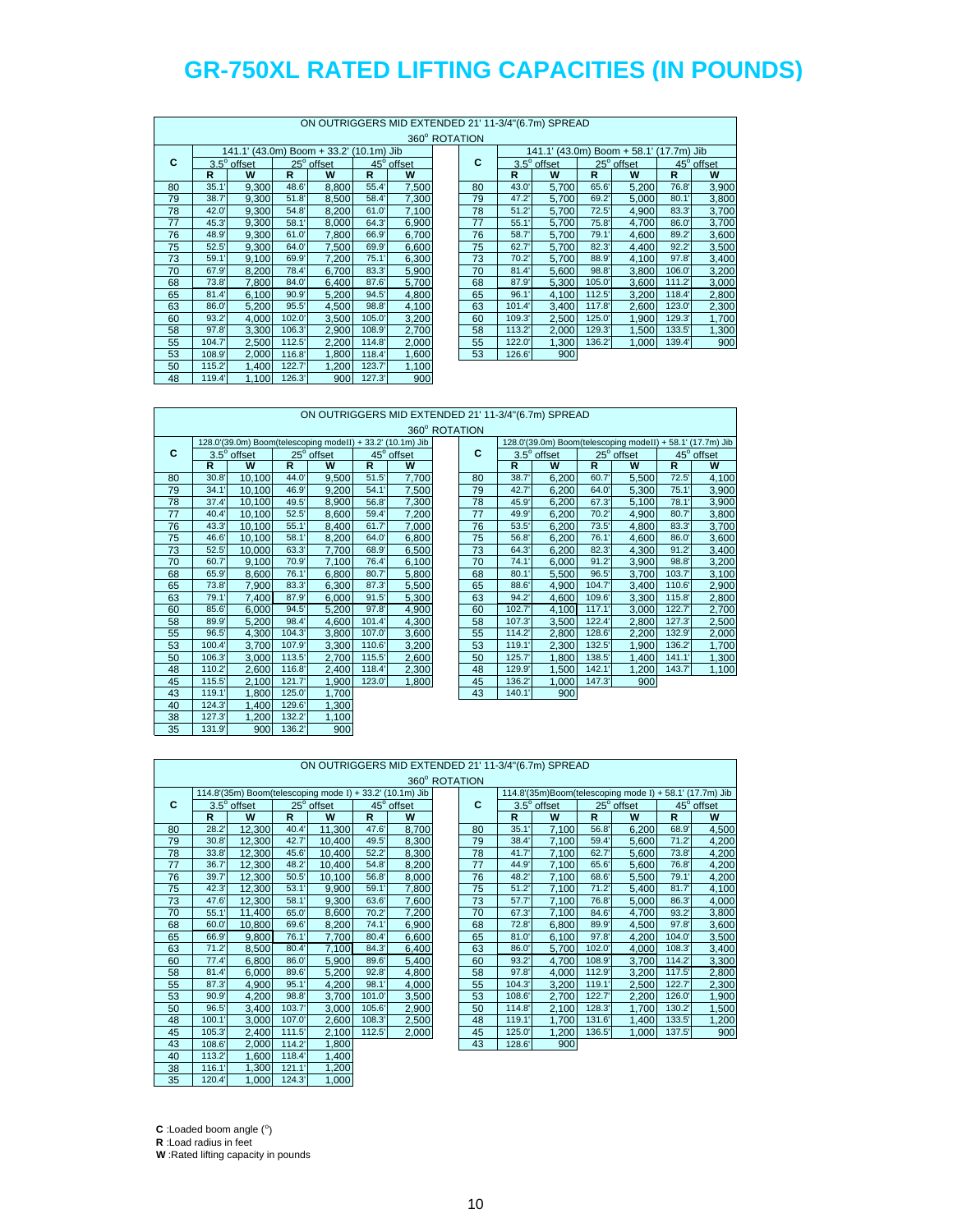|                  |                |                                                           |  |               |    |                                                                                                                                                       |              |                    |                |              |              |                    |              | ON OUTRIGGERS MID EXTENDED 18' 1/2"(5.5m) SPREAD                                                |                         |                    |                |              |                |                    |                |              |                |              |                              |           |
|------------------|----------------|-----------------------------------------------------------|--|---------------|----|-------------------------------------------------------------------------------------------------------------------------------------------------------|--------------|--------------------|----------------|--------------|--------------|--------------------|--------------|-------------------------------------------------------------------------------------------------|-------------------------|--------------------|----------------|--------------|----------------|--------------------|----------------|--------------|----------------|--------------|------------------------------|-----------|
|                  |                |                                                           |  |               |    |                                                                                                                                                       |              |                    |                |              |              |                    |              | 360° ROTATION                                                                                   |                         |                    |                |              |                |                    |                |              |                |              |                              |           |
| $\mathbf{A}$     |                | 36.1'                                                     |  | 49.2'         |    | 62.3' (19m)                                                                                                                                           |              |                    |                | 75.5' (23m)  |              |                    |              | 88.6' (27m)                                                                                     |                         |                    |                | 101.7' (31m) |                |                    |                | 114.8' (35m) |                |              | 128.0                        | 141.1'    |
| B                | $\overline{c}$ | (11m)                                                     |  | $C$ (15m) $C$ |    |                                                                                                                                                       | $\mathbf{C}$ |                    | $\overline{c}$ |              | $\mathbf{C}$ |                    | $\mathbf{C}$ |                                                                                                 | $\overline{\mathbf{c}}$ |                    | $\overline{c}$ |              | $\overline{c}$ |                    | $\overline{c}$ |              | $\overline{c}$ |              | $C \mid (39m)$               | $C$ (43m) |
| 8'               | 72             | 150,000 77 90,000                                         |  |               |    |                                                                                                                                                       |              |                    |                |              |              |                    |              |                                                                                                 |                         |                    |                |              |                |                    |                |              |                |              |                              |           |
| 10'              | 68             | 121,200 75 90,000 79 70,500 78 44,100                     |  |               |    |                                                                                                                                                       |              |                    |                |              |              |                    |              |                                                                                                 |                         |                    |                |              |                |                    |                |              |                |              |                              |           |
| 12'              | 64             | 105,100 72 90,000 77 70,500 76 44,100 79 44,100 79 44,100 |  |               |    |                                                                                                                                                       |              |                    |                |              |              |                    |              |                                                                                                 |                         |                    |                |              |                |                    |                |              |                |              |                              |           |
| 15'              | 58             |                                                           |  |               |    | 87,000 68 86,500 73 70,500 73 44,100 77 44,100 77 44,100 79 44,100 79 37,500                                                                          |              |                    |                |              |              |                    |              |                                                                                                 |                         |                    |                |              |                |                    |                |              |                |              |                              |           |
| 20'              | 48             |                                                           |  |               |    | 61,700 62 60,000 69 59,200 69 44,100 73 44,100 73 44,100 73 44,100 76 42,400 76 37,100 78 36,600 78 31,700                                            |              |                    |                |              |              |                    |              |                                                                                                 |                         |                    |                |              |                |                    |                |              |                |              |                              |           |
| 25'              | 33             |                                                           |  |               |    | 38,700 54 37,800 64 37,300 63 42,900 69 39,100 69 43,300 73 39,100 73 32,600 76 32,400 76 28,100 78 28,500 78 24,600 79 22,000                        |              |                    |                |              |              |                    |              |                                                                                                 |                         |                    |                |              |                |                    |                |              |                |              |                              |           |
| 30'              |                |                                                           |  |               |    | 46 26,200 56 22,200 75 22,200 77 22,000 79 19,800 69 27,500 65 31,500 69 28,500 69 29,500 73 29,200 73 25,200 75 26,300 75 22,200 77 22,000 79 19,800 |              |                    |                |              |              |                    |              |                                                                                                 |                         |                    |                |              |                |                    |                |              |                |              |                              |           |
| 35'              |                |                                                           |  |               |    | 35 19,000 52 18,500 52 23,300 60 20,200 60 24,000 66 21,200 66 24,400 70 21,900 70 23,500 73 22,300 73 20,100 75 20,300 77 18,500                     |              |                    |                |              |              |                    |              |                                                                                                 |                         |                    |                |              |                |                    |                |              |                |              |                              |           |
| 40'              |                |                                                           |  |               |    | 21 14,200 18 13,700 45 18,200 5 15,300 55 18,900 62 16,300 62 19,300 66 17,000 66 19,600 70 17,400 70 18,700 73 18,700 75 17,200                      |              |                    |                |              |              |                    |              |                                                                                                 |                         |                    |                |              |                |                    |                |              |                |              |                              |           |
| 45'              |                |                                                           |  |               |    | 38 10 200 38 14,600 50 11,700 50 15,200 58 12,700 58 15,600 63 13,300 63 15,900 67 13,300 67 16,100 70 15,200 73 14,200                               |              |                    |                |              |              |                    |              |                                                                                                 |                         |                    |                |              |                |                    |                |              |                |              |                              |           |
| 50'              |                |                                                           |  |               | 29 |                                                                                                                                                       |              | 7,600 28 11,800 45 |                |              |              |                    |              | 9,100 45 12,400 54 10,000 54 12,800 60 10,600 60 13,100 64 11,100 64 13,300 68 12,400 71 11,700 |                         |                    |                |              |                |                    |                |              |                |              |                              |           |
| 55'              |                |                                                           |  |               | 12 | $5.600$ 11                                                                                                                                            |              | $9.700 \, 38$      |                |              |              | 7,000 38 10,300 49 |              |                                                                                                 |                         | 7,800 49 10,600 56 |                |              |                | 8,500 56 10,900 61 |                |              |                |              | 9.000 61 11.100 65 10.300 68 | 9,600     |
| 60'              |                |                                                           |  |               |    |                                                                                                                                                       |              |                    | 31             | 5,300 31     |              | 8,600 45           |              | $6,200$ 44                                                                                      |                         | 8,900 52           |                | $6,800$ 52   |                | $9,200$ 58         |                | 7,200 58     |                | $9,300$ 62   | 8,500 66                     | 7,800     |
| 65'              |                |                                                           |  |               |    |                                                                                                                                                       |              |                    | 22             | 3,900 21     |              | 7,200 39           |              | 4,800 39                                                                                        |                         | 7,500 48           |                | 5,400 48     |                | 7,700 55           |                | $5,800$ 55   |                | 7,900 60     | 7,100 63                     | 6,400     |
| 70'              |                |                                                           |  |               |    |                                                                                                                                                       |              |                    |                |              |              |                    | 34           | 3,600 34                                                                                        |                         | 6,300 45           |                | 4,200 45     |                | 6,500 52           |                | 4,700 52     |                | 6,700 57     | 5,900 61                     | 5,200     |
| 75'              |                |                                                           |  |               |    |                                                                                                                                                       |              |                    |                |              |              |                    | 26           | 2,700 25                                                                                        |                         | 5,300 39           |                | 3,200 39     |                | 5,500 48           |                | 3,700 48     |                | 5,700 54     | 4,900 58                     | 4,200     |
| 80'              |                |                                                           |  |               |    |                                                                                                                                                       |              |                    |                |              |              |                    | 15           | 1.900 15                                                                                        |                         | 4,500 34           |                | 2,400 34     |                | 4,700 44           |                | 2,800 44     |                | 4,800 50     | 4,000 56                     | 3,400     |
| 85'              |                |                                                           |  |               |    |                                                                                                                                                       |              |                    |                |              |              |                    |              |                                                                                                 |                         |                    | 28             | 1,700 29     |                | $3,900$ 40         |                | 2,100 40     |                | 4,100 47     | 3,300 53                     | 2,600     |
| 90'              |                |                                                           |  |               |    |                                                                                                                                                       |              |                    |                |              |              |                    |              |                                                                                                 |                         |                    |                |              | 21             | 3.300 36           |                | 1,500 36     |                | $3,400$ 44   | 2,600 50                     | 2,000     |
| 95'              |                |                                                           |  |               |    |                                                                                                                                                       |              |                    |                |              |              |                    |              |                                                                                                 |                         |                    |                |              |                |                    |                |              | 30             | 2.900 40     | 2,100 47                     | 1,400     |
| 100'             |                |                                                           |  |               |    |                                                                                                                                                       |              |                    |                |              |              |                    |              |                                                                                                 |                         |                    |                |              |                |                    |                |              | 24             | 2,400 36     | 1,600                        |           |
| 105'             |                |                                                           |  |               |    |                                                                                                                                                       |              |                    |                |              |              |                    |              |                                                                                                 |                         |                    |                |              |                |                    |                |              | 15             | 2,000        |                              |           |
| D                |                |                                                           |  |               |    |                                                                                                                                                       |              | $\mathbf 0$        |                |              |              |                    |              |                                                                                                 |                         |                    |                | 21           |                | $\Omega$           |                | 24           |                | $\Omega$     | 32                           | 45        |
|                  |                |                                                           |  |               |    |                                                                                                                                                       |              |                    |                |              |              |                    |              | Telescoping conditions (%)                                                                      |                         |                    |                |              |                |                    |                |              |                |              |                              |           |
| Tele.            |                | I, II                                                     |  | $\mathbf I$   |    | $\mathbf{I}$                                                                                                                                          |              | $\mathbb{I}$       |                | $\mathbf{I}$ |              | $\mathbb{I}$       |              | $\bf{I}$                                                                                        |                         | $\mathbf{I}$       |                | $\mathbf{I}$ |                | $\mathbf{I}$       |                | $\mathbf I$  |                | $\mathbb{I}$ | $\mathbf{I}$                 | I, II     |
| mode<br>2nd boom |                | $\overline{0}$                                            |  | 50            |    | 100                                                                                                                                                   |              | $\mathbf{0}$       |                | 100          |              | $\overline{0}$     |              | 100                                                                                             |                         | $\mathbf{0}$       |                | 100          |                | $\mathbf{0}$       |                | 100          |                | $\mathbf{0}$ | 50                           | 100       |
| 3rd boom         |                | $\overline{0}$                                            |  | $\mathbf{0}$  |    | $\mathbf 0$                                                                                                                                           |              | 33                 |                | 16           |              | 50                 |              | 33                                                                                              |                         | 66                 |                | 50           |                | 83                 |                | 66           |                | 100          | 100                          | 100       |
| 4th boom         |                | $\overline{0}$                                            |  | $\mathbf{0}$  |    | $\mathbf{0}$                                                                                                                                          |              | 33                 |                | 16           |              | 50                 |              | 33                                                                                              |                         | 66                 |                | 50           |                | 83                 |                | 66           |                | 100          | 100                          | 100       |
| Top boom         |                | $\Omega$                                                  |  | $\Omega$      |    | $\Omega$                                                                                                                                              |              | 33                 |                | 16           |              | 50                 |              | 33                                                                                              |                         | 66                 |                | 50           |                | 83                 |                | 66           |                | 100          | 100                          | 100       |
|                  |                |                                                           |  |               |    |                                                                                                                                                       |              |                    |                |              |              |                    |              |                                                                                                 |                         |                    |                |              |                |                    |                |              |                |              |                              |           |

|              |      |                         |   |           |             |            |   |             |   |                       |   |             |       |               |      |        | LIFTING CAPACITIES AT ZERO DEGREE BOOM ANGLE ON OUTRIGGERS MID EXTENDED |              |  |
|--------------|------|-------------------------|---|-----------|-------------|------------|---|-------------|---|-----------------------|---|-------------|-------|---------------|------|--------|-------------------------------------------------------------------------|--------------|--|
|              |      |                         |   |           |             |            |   |             |   | 18' 1/2"(5.5m) SPREAD |   |             |       | 360° ROTATION |      |        |                                                                         |              |  |
| A            |      | 36.1                    |   | 49.2'     | 62.3' (19m) |            |   | 75.5' (23m) |   |                       |   | 88.6' (27m) |       |               |      | 101.7  |                                                                         | 114.8'       |  |
| $\mathbf{C}$ | в    | (11m)                   | B | $(15m)$ B |             |            | в |             | в |                       | B |             |       |               |      | B(31m) |                                                                         | (35m)<br>в   |  |
|              | 28.9 | 25,800 42.3 12,600 55.4 |   |           | 5.500 55.4  | 9,700 71.9 |   | 3.100 68.6  |   | $6,400$ 81.7          |   | ,800 81.7   | 4,200 |               | 94.5 | 2,900  |                                                                         | ,300<br>107. |  |
| Tele.        |      | I. II                   |   |           |             | п          |   |             |   | Π                     |   |             | Π     |               |      | П      |                                                                         | Π            |  |
| mode         |      |                         |   |           |             |            |   |             |   |                       |   |             |       |               |      |        |                                                                         |              |  |

**A** :Boom length in feet

**B** :Load radius in feet

 $C$  : Loaded boom angle  $(°)$ 

**D** :Minimum boom angle (°) for indicated length (no load)

NOTE: The lifting capacity data stored in the LOAD MOMENT INDICATOR (AML-C) is based on the standard number of parts of line listed in the chart.

Standard number of parts of line for each boom length should be according to the following table.

| Boom length in feet<br>(meters) | 36.1'<br>(11m) | 36.1' to 49.2'<br>(11m to 15m) | 49.2' to 62.3'<br>$(15m)$ to $19m$ ) | 62.3' to 141.1'<br>$(19m)$ to $43m$ ) | Single top<br>Jib |
|---------------------------------|----------------|--------------------------------|--------------------------------------|---------------------------------------|-------------------|
| Telescoping mode                | I. II          |                                |                                      | I. II                                 | I. Π              |
| Number of parts of line         |                |                                |                                      |                                       |                   |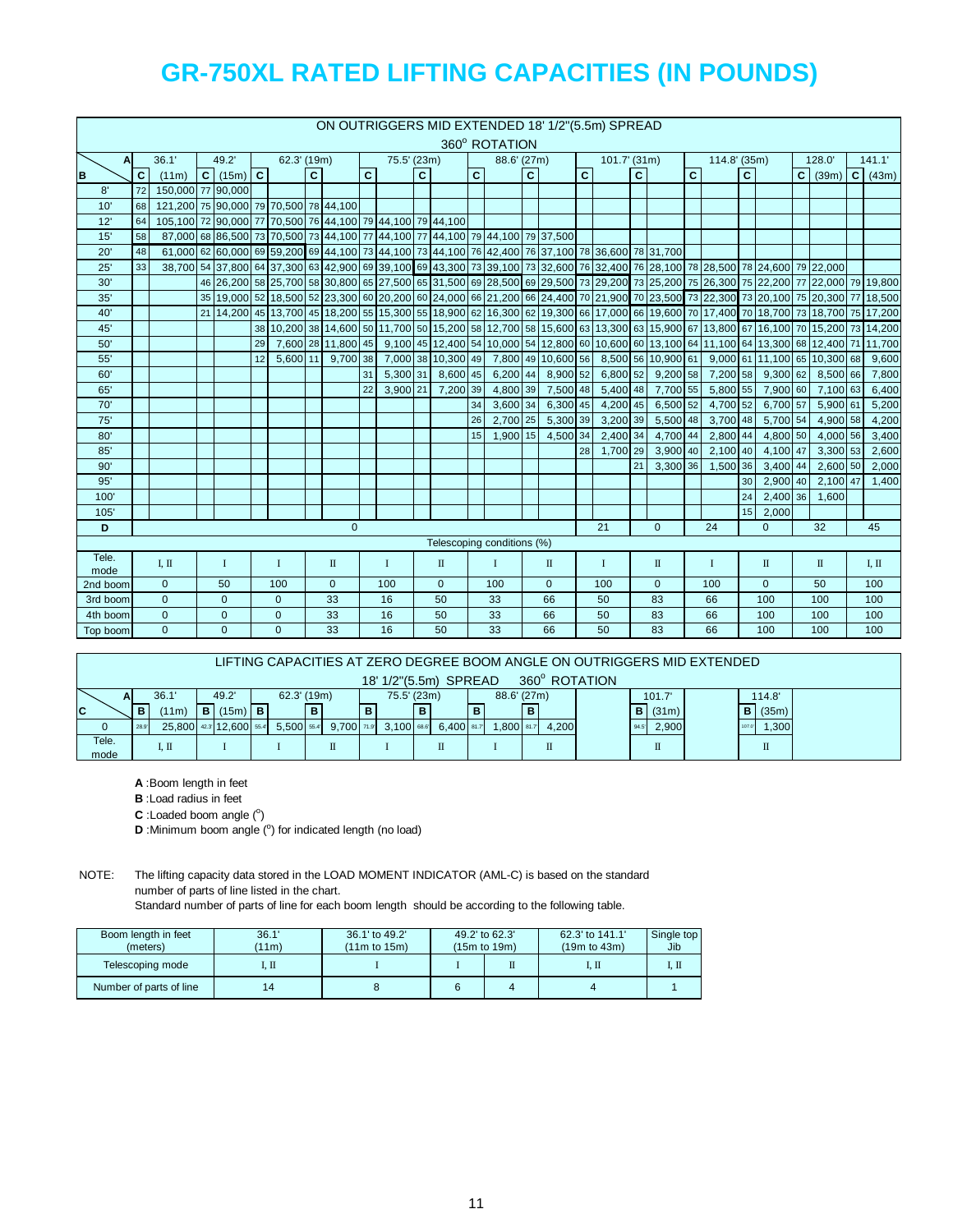|    |        |                             |       | ON OUTRIGGERS MID EXTENDED 18' 1/2"(5.5m) SPREAD |               |            |               |       |                             |        |            |               |            |
|----|--------|-----------------------------|-------|--------------------------------------------------|---------------|------------|---------------|-------|-----------------------------|--------|------------|---------------|------------|
|    |        |                             |       |                                                  |               |            | 360° ROTATION |       |                             |        |            |               |            |
|    |        | 141.1' (43.0m) Boom + 33.2' |       |                                                  | $(10.1m)$ Jib |            |               |       | 141.1' (43.0m) Boom + 58.1' |        |            | $(17.7m)$ Jib |            |
| C  |        | $3.5^\circ$ offset          |       | 25° offset                                       |               | 45° offset | С             |       | 3.5° offset                 |        | 25° offset |               | 45° offset |
|    | R      | W                           | R     | W                                                | R             | W          |               | R     | W                           | R      | W          | R             | W          |
| 80 | 35.1   | 9,300                       | 48.6' | 8,800                                            | 55.4'         | 7,500      | 80            | 43.0' | 5,700                       | 65.6'  | 5,200      | 76.8          | 3,900      |
| 79 | 38.7   | 9.300                       | 51.8' | 8.500                                            | 58.4          | 7,300      | 79            | 47.2' | 5.700                       | 69.2'  | 5,000      | 80.1          | 3,800      |
| 78 | 42.0'  | 9.300                       | 54.8' | 8,200                                            | 61.0'         | 7,100      | 78            | 51.2' | 5,700                       | 72.5'  | 4,900      | 83.3'         | 3,700      |
| 77 | 45.3'  | 9.300                       | 58.1' | 8,000                                            | 64.3'         | 6,900      | 77            | 55.1  | 5,700                       | 75.8   | 4,700      | 86.0          | 3,700      |
| 76 | 48.9'  | 9.300                       | 61.0' | 7.800                                            | 66.9'         | 6,700      | 76            | 58.7  | 5.700                       | 79.1'  | 4.600      | 89.2          | 3,600      |
| 75 | 52.5'  | 9.300                       | 64.0' | 7.500                                            | 69.9'         | 6,600      | 75            | 62.7' | 5,700                       | 82.3'  | 4.400      | 92.2'         | 3,500      |
| 73 | 58.4   | 8.300                       | 69.6' | 6.900                                            | 74.8'         | 6,200      | 73            | 69.9' | 5.400                       | 88.9'  | 4.100      | 97.8'         | 3,400      |
| 70 | 66.3   | 6,200                       | 76.8' | 5,300                                            | 81.7'         | 4,800      | 70            | 78.7  | 3,900                       | 96.8'  | 3,000      | 105.3'        | 2,700      |
| 68 | 71.5'  | 5,100                       | 81.7' | 4.400                                            | 86.3'         | 4,100      | 68            | 84.3' | 3,100                       | 102.0  | 2,400      | 109.6'        | 2,200      |
| 65 | 79.1   | 3.800                       | 90.9' | 3,300                                            | 92.8'         | 3,000      | 65            | 92.5' | 2,100                       | 109.6' | 1,600      | 116.5         | 1,500      |
| 63 | 84.0   | 3.000                       | 93.5' | 2.700                                            | 97.1'         | 2,400      | 63            | 98.1  | 1,500                       | 114.8  | 1,100      | 121.4         | 1,100      |
| 60 | 91.5'  | 2,100                       | 100.4 | 1,900                                            | 103.7'        | 1,700      | 60            | 107.0 | 1,100                       |        |            |               |            |
| 58 | 96.1   | 1,600                       | 105.0 | 1,400                                            | 107.6'        | 1,300      |               |       |                             |        |            |               |            |
| 55 | 103.0' | 900                         |       |                                                  |               |            |               |       |                             |        |            |               |            |

### ON OUTRIGGERS MID EXTENDED 18' 1/2"(5.5m) SPREAD

|    |              |                    |        |                                                            |        |            | 360° ROTATION |    |        |                                      |        |            |
|----|--------------|--------------------|--------|------------------------------------------------------------|--------|------------|---------------|----|--------|--------------------------------------|--------|------------|
|    |              |                    |        | 128.0'(39.0m) Boom(telescoping modeII) + 33.2' (10.1m) Jib |        |            |               |    |        | 128.0'(39.0m) Boom(telescoping model |        |            |
| С  |              | $3.5^\circ$ offset |        | 25° offset                                                 |        | 45° offset |               | C  |        | 3.5° offset                          |        | 25° offset |
|    | $\mathsf{R}$ | W                  | R      | W                                                          | R      | W          |               |    | R      | W                                    | R      | W          |
| 80 | 30.8'        | 10,100             | 44.0   | 9,500                                                      | 51.5'  | 7,700      |               | 80 | 38.7   | 6,200                                | 60.7   | 5,500      |
| 79 | 34.1'        | 10.100             | 46.9   | 9,200                                                      | 54.1'  | 7,500      |               | 79 | 42.7'  | 6,200                                | 64.0   | 5,300      |
| 78 | 37.4'        | 10,100             | 49.5'  | 8,900                                                      | 56.8   | 7,300      |               | 78 | 45.9'  | 6,200                                | 67.3'  | 5,100      |
| 77 | 40.4'        | 10,100             | 52.5'  | 8,600                                                      | 59.4   | 7,200      |               | 77 | 49.9'  | 6,200                                | 70.2'  | 4,900      |
| 76 | 43.3'        | 10,100             | 55.1'  | 8.400                                                      | 61.7   | 7,000      |               | 76 | 53.5'  | 6,200                                | 73.5'  | 4,800      |
| 75 | 46.6         | 10,100             | 58.1'  | 8,200                                                      | 64.0   | 6,800      |               | 75 | 56.8   | 6,200                                | 76.1'  | 4,600      |
| 73 | 52.5'        | 10.000             | 63.3'  | 7,700                                                      | 68.9'  | 6,500      |               | 73 | 64.3'  | 6,200                                | 82.3'  | 4,300      |
| 70 | 60.7         | 9,100              | 70.9'  | 7,100                                                      | 76.4   | 6,100      |               | 70 | 74.1'  | 6,000                                | 91.2'  | 3,900      |
| 68 | 65.6         | 7.700              | 75.8'  | 6.400                                                      | 80.7'  | 5,800      |               | 68 | 79.4   | 5.100                                | 96.5'  | 3,700      |
| 65 | 72.5'        | 6,000              | 82.3'  | 5,100                                                      | 86.6'  | 4,700      |               | 65 | 87.6   | 3,900                                | 104.0  | 3,100      |
| 63 | 77.1'        | 5.100              | 86.6'  | 4.400                                                      | 90.6'  | 4,000      |               | 63 | 92.5'  | 3.300                                | 108.6' | 2,600      |
| 60 | 84.0         | 4.000              | 92.8'  | 3,400                                                      | 96.5'  | 3,200      |               | 60 | 100.1  | 2,400                                | 115.2  | 1,900      |
| 58 | 88.3'        | 3.300              | 96.8'  | 2,900                                                      | 100.4  | 2,700      |               | 58 | 105.0  | 2.000                                | 119.8' | 1,500      |
| 55 | 94.8'        | 2.500              | 102.7' | 2,200                                                      | 106.0  | 2,100      |               | 55 | 112.2  | 1,300                                | 126.3' | 1.000      |
| 53 | 98.8         | 2.100              | 106.6' | 1.800                                                      | 109.3' | 1,700      |               | 53 | 117.1' | 1,000                                |        |            |
| 50 | 105.0        | 1,500              | 112.2  | 1,300                                                      | 114.2  | 1,200      |               |    |        |                                      |        |            |
| 48 | 108.9'       | 1,200              | 115.8  | 1,000                                                      | 117.5  | 900        |               |    |        |                                      |        |            |

 $\mathsf{L}$ 

|    |       |                                                            |       |            |       |            | 360° ROTATION |        |                    |        |                                                            |        |            |
|----|-------|------------------------------------------------------------|-------|------------|-------|------------|---------------|--------|--------------------|--------|------------------------------------------------------------|--------|------------|
|    |       | 128.0'(39.0m) Boom(telescoping modeII) + 33.2' (10.1m) Jib |       |            |       |            |               |        |                    |        | 128.0'(39.0m) Boom(telescoping modeII) + 58.1' (17.7m) Jib |        |            |
| C  |       | $3.5^\circ$ offset                                         |       | 25° offset |       | 45° offset | C             |        | $3.5^\circ$ offset |        | 25° offset                                                 |        | 45° offset |
|    | R     | W                                                          | R     | W          | R     | W          |               | R      | W                  | R      | W                                                          | R      | W          |
| 80 | 30.8' | 10.100                                                     | 44.0  | 9,500      | 51.5' | 7,700      | 80            | 38.7'  | 6,200              | 60.7   | 5.500                                                      | 72.5'  | 4,100      |
| 79 | 34.1  | 10.100                                                     | 46.9  | 9,200      | 54.1  | 7,500      | 79            | 42.7'  | 6,200              | 64.0   | 5.300                                                      | 75.1'  | 3,900      |
| 78 | 37.4' | 10.100                                                     | 49.5' | 8.900      | 56.8  | 7,300      | 78            | 45.9'  | 6.200              | 67.3'  | 5.100                                                      | 78.1   | 3,900      |
| 77 | 40.4  | 10.100                                                     | 52.5' | 8.600      | 59.4  | 7,200      | 77            | 49.9'  | 6,200              | 70.2'  | 4.900                                                      | 80.7   | 3,800      |
| 76 | 43.3' | 10.100                                                     | 55.1  | 8,400      | 61.7  | 7,000      | 76            | 53.5'  | 6,200              | 73.5'  | 4,800                                                      | 83.3'  | 3,700      |
| 75 | 46.6  | 10,100                                                     | 58.1  | 8,200      | 64.0  | 6,800      | 75            | 56.8   | 6,200              | 76.1   | 4,600                                                      | 86.0   | 3,600      |
| 73 | 52.5' | 10.000                                                     | 63.3' | 7,700      | 68.9  | 6,500      | 73            | 64.3'  | 6,200              | 82.3'  | 4,300                                                      | 91.2'  | 3,400      |
| 70 | 60.7  | 9,100                                                      | 70.9  | 7,100      | 76.4  | 6,100      | 70            | 74.1   | 6,000              | 91.2'  | 3,900                                                      | 98.8   | 3,200      |
| 68 | 65.6  | 7,700                                                      | 75.8  | 6.400      | 80.7  | 5,800      | 68            | 79.4   | 5,100              | 96.5'  | 3,700                                                      | 103.7' | 3,100      |
| 65 | 72.5' | 6.000                                                      | 82.3' | 5.100      | 86.6  | 4,700      | 65            | 87.6   | 3.900              | 104.0  | 3.100                                                      | 110.2  | 2,700      |
| 63 | 77.1  | 5.100                                                      | 86.6  | 4.400      | 90.6' | 4,000      | 63            | 92.5'  | 3.300              | 108.6  | 2.600                                                      | 114.8  | 2,200      |
| 60 | 84.0  | 4,000                                                      | 92.8' | 3.400      | 96.5' | 3,200      | 60            | 100.1  | 2.400              | 115.2  | 1.900                                                      | 121.1' | 1,700      |
| 58 | 88.3  | 3.300                                                      | 96.8' | 2.900      | 100.4 | 2,700      | 58            | 105.0  | 2.000              | 119.8' | 1.500                                                      | 125.0' | 1,300      |
| 55 | 94.8  | 2,500                                                      | 102.7 | 2,200      | 106.0 | 2,100      | 55            | 112.2  | 1,300              | 126.3' | 1,000                                                      |        |            |
| 53 | 98.8  | 2,100                                                      | 106.6 | 1,800      | 109.3 | 1,700      | 53            | 117.1' | 1,000              |        |                                                            |        |            |
|    |       |                                                            |       |            |       |            |               |        |                    |        |                                                            |        |            |

|    |       |                    |        | ON OUTRIGGERS MID EXTENDED 18' 1/2"(5.5m) SPREAD         |       |            | 360° ROTATION |        |                                                         |        |            |        |            |
|----|-------|--------------------|--------|----------------------------------------------------------|-------|------------|---------------|--------|---------------------------------------------------------|--------|------------|--------|------------|
|    |       |                    |        | 114.8'(35m) Boom(telescoping mode I) + 33.2' (10.1m) Jib |       |            |               |        | 114.8'(35m)Boom(telescoping mode I) + 58.1' (17.7m) Jib |        |            |        |            |
| C  |       | $3.5^\circ$ offset |        | 25° offset                                               |       | 45° offset | C             |        | $3.5^\circ$ offset                                      |        | 25° offset |        | 45° offset |
|    | R     | W                  | R      | W                                                        | R.    | w          |               | R      | W                                                       | R      | W          | R      | W          |
| 80 | 28.2' | 12.300             | 40.4   | 11.300                                                   | 47.6  | 8,700      | 80            | 35.1   | 7.100                                                   | 56.8'  | 6,200      | 68.9   | 4,500      |
| 79 | 30.8' | 12,300             | 42.7'  | 10.400                                                   | 49.5' | 8,300      | 79            | 38.4   | 7,100                                                   | 59.4   | 5,600      | 71.2'  | 4,200      |
| 78 | 33.8' | 12.300             | 45.6   | 10.400                                                   | 52.2' | 8,300      | 78            | 41.7   | 7.100                                                   | 62.7   | 5.600      | 73.8   | 4,200      |
| 77 | 36.7' | 12,300             | 48.2   | 10,400                                                   | 54.8  | 8,200      | 77            | 44.9'  | 7,100                                                   | 65.6'  | 5,600      | 76.8'  | 4,200      |
| 76 | 39.7' | 12,300             | 50.5'  | 10.100                                                   | 56.8' | 8,000      | 76            | 48.2'  | 7,100                                                   | 68.6'  | 5,500      | 79.1'  | 4,200      |
| 75 | 42.3' | 12,300             | 53.1'  | 9,900                                                    | 59.1' | 7,800      | 75            | 51.2'  | 7,100                                                   | 71.2'  | 5,400      | 81.7'  | 4,100      |
| 73 | 47.6' | 12.300             | 58.1'  | 9.300                                                    | 63.6' | 7,600      | 73            | 57.7'  | 7.100                                                   | 76.8   | 5.000      | 86.3'  | 4,000      |
| 70 | 55.4' | 10,700             | 65.0   | 8,500                                                    | 70.2  | 7,200      | 70            | 67.3'  | 7,100                                                   | 84.6'  | 4,700      | 93.2   | 3,800      |
| 68 | 59.4  | 9.000              | 69.2'  | 7,300                                                    | 74.1' | 6,500      | 68            | 72.2'  | 6.000                                                   | 89.9'  | 4,500      | 97.8'  | 3,600      |
| 65 | 65.9' | 6,900              | 75.1'  | 5,800                                                    | 79.4  | 5,200      | 65            | 79.4   | 4,700                                                   | 96.5'  | 3,500      | 103.3' | 3,000      |
| 63 | 69.9' | 5,900              | 79.1'  | 4.900                                                    | 83.3' | 4,500      | 63            | 84.3'  | 3,900                                                   | 100.7' | 2,900      | 107.3' | 2,500      |
| 60 | 76.4  | 4,500              | 85.0   | 3,900                                                    | 88.6' | 3,500      | 60            | 91.2'  | 2,900                                                   | 107.3' | 2,200      | 113.2  | 1,900      |
| 58 | 80.4  | 3.800              | 88.6   | 3.300                                                    | 92.2' | 3,000      | 58            | 96.1   | 2.300                                                   | 111.5  | 1.800      | 116.8  | 1,500      |
| 55 | 86.3' | 2,900              | 94.2   | 2,500                                                    | 97.1' | 2,300      | 55            | 103.0  | 1,600                                                   | 117.5  | 1,200      | 122.0  | 1,000      |
| 53 | 89.9' | 2.400              | 97.8'  | 2,100                                                    | 100.4 | 1,900      | 53            | 107.3' | 1,200                                                   |        |            |        |            |
| 50 | 95.5' | 1,700              | 102.7' | 1,500                                                    | 105.0 | 1,400      |               |        |                                                         |        |            |        |            |
| 48 | 99.1' | 1,300              | 106.0  | 1,100                                                    | 107.9 | 1,100      |               |        |                                                         |        |            |        |            |

 $C$  : Loaded boom angle  $(°)$ 

**R** :Load radius in feet

**W** :Rated lifting capacity in pounds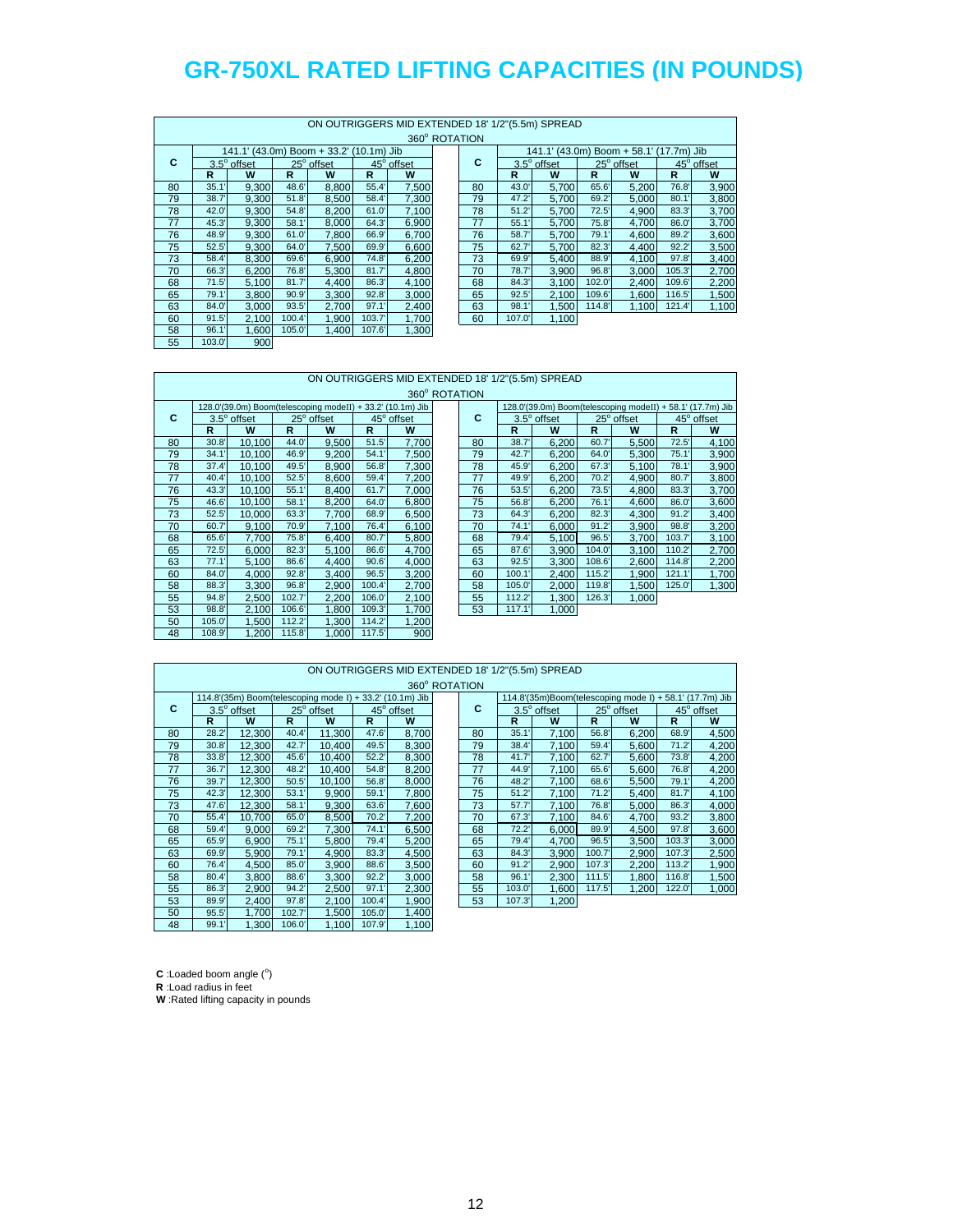|          |              |                   |    |                                                                              |                |    |              |              |             |    |                |              |                            |              |                   |              | ON OUTRIGGERS MIN EXTENDED 8' 10-5/16" (2.7m) SPREAD                                                                           |    |              |              |              |              |                                       |           |                |
|----------|--------------|-------------------|----|------------------------------------------------------------------------------|----------------|----|--------------|--------------|-------------|----|----------------|--------------|----------------------------|--------------|-------------------|--------------|--------------------------------------------------------------------------------------------------------------------------------|----|--------------|--------------|--------------|--------------|---------------------------------------|-----------|----------------|
|          |              |                   |    |                                                                              |                |    |              |              |             |    |                |              | 360° ROTATION              |              |                   |              |                                                                                                                                |    |              |              |              |              |                                       |           |                |
| A        |              | 36.1'             |    | 49.2'                                                                        | 62.3' (19m)    |    |              |              | 75.5' (23m) |    |                |              | 88.6' (27m)                |              |                   |              | $101.7'$ (31m)                                                                                                                 |    |              |              | 114.8' (35m) |              |                                       | 128.0'    | 141.1'         |
| B        | $\mathbf{C}$ | (11m)             |    | $C$ (15m) $C$                                                                |                | C  |              | $\mathbf{C}$ |             | C. |                | $\mathbf{C}$ |                            | $\mathbf{C}$ |                   | $\mathbf{C}$ |                                                                                                                                | C. |              | $\mathbf{C}$ |              | $\mathbf{C}$ |                                       | $C$ (39m) | $C \mid (43m)$ |
| 8'       | 72           | 128,500 77 90,000 |    |                                                                              |                |    |              |              |             |    |                |              |                            |              |                   |              |                                                                                                                                |    |              |              |              |              |                                       |           |                |
| 10'      | 68           |                   |    | 79,000 74 77,300 79 70,500 78 44,100                                         |                |    |              |              |             |    |                |              |                            |              |                   |              |                                                                                                                                |    |              |              |              |              |                                       |           |                |
| 12'      | 64           |                   |    | 55,700 72 54,200 76 53,200 76 44,100 79 44,100 79 44,100                     |                |    |              |              |             |    |                |              |                            |              |                   |              |                                                                                                                                |    |              |              |              |              |                                       |           |                |
| 15'      | 58           |                   |    | 37,100 68 36,000 73 35,200 73 40,700 77 36,900 77 41,300 79 38,000 79 37,500 |                |    |              |              |             |    |                |              |                            |              |                   |              |                                                                                                                                |    |              |              |              |              |                                       |           |                |
| 20'      | 47           |                   |    |                                                                              |                |    |              |              |             |    |                |              |                            |              |                   |              | 21,800 61 21,100 69 20,400 68 25,200 73 21,900 73 25,700 76 22,800 76 26,100 78 23,500 78 26,300                               |    |              |              |              |              |                                       |           |                |
| 25'      | 32           |                   |    |                                                                              |                |    |              |              |             |    |                |              |                            |              |                   |              | 14,000 54 13,300 63 12,900 63 17,300 69 14,200 69 17,800 72 15,100 72 18,100 76 15,700 75 18,300 77 16,100 77 18,400 79 17,500 |    |              |              |              |              |                                       |           |                |
| 30'      |              |                   | 46 | 8.600 58                                                                     |                |    |              |              |             |    |                |              |                            |              |                   |              | 8,100 58 12,300 64 9,600 64 12,900 69 10,400 69 13,200 72 10,900 72 13,400 75 11,400 75 13,600 77 12,700 78 11,900             |    |              |              |              |              |                                       |           |                |
| 35'      |              |                   | 35 | 5.400 51                                                                     | 4,900 51       |    | $9,000$ 59   |              | 6,300 59    |    | 9,60065        |              |                            |              | 7,200 65 9,900 69 |              |                                                                                                                                |    |              |              |              |              | 7,700 69 10,100 72 8,100 72 10,300 74 | 9.400 76  | 8,700          |
| 40'      |              |                   | 21 | $3.100$ 45                                                                   | 2,600 45       |    | 6,600 55     |              | 4,000 55    |    | 7,200 61       |              | $4,900$ 61                 |              | 7,600 66          |              |                                                                                                                                |    |              |              |              |              | 5,400 66 7,800 69 5,800 69 7,900 71   | 7,100 74  | 6,300          |
| 45'      |              |                   |    |                                                                              |                | 37 | 4,800 50     |              | $2,200$ 50  |    | $5,400$ 58     |              | $3,100$ 57                 |              | 5,700 63          |              | $3,700$ 62                                                                                                                     |    | 6,00066      |              | 4,100 66     |              | 6,100 69                              | 5,300 72  | 4,600          |
| 50'      |              |                   |    |                                                                              |                | 28 | 3,400        |              |             | 44 | $3,900$ 53     |              | 1,700 53                   |              | 4,300 59          |              | 2,300 59                                                                                                                       |    | $4,600$ 63   |              | 2,700 63     |              | 4,700 67                              | 3,900 69  | 3,200          |
| 55'      |              |                   |    |                                                                              |                | 11 | 2,300        |              |             | 38 | 2,800          |              |                            | 49           | 3,200             |              |                                                                                                                                | 55 | $3,400$ 60   |              | 1,600 60     |              | 3,600 64                              | 2,800 67  | 2,100          |
| 60'      |              |                   |    |                                                                              |                |    |              |              |             | 31 | 1,900          |              |                            | 44           | 2,200             |              |                                                                                                                                | 52 | 2,500        |              |              | 57           | $2,600$ 61                            | 1.900     |                |
| 65'      |              |                   |    |                                                                              |                |    |              |              |             |    |                |              |                            | 38           | 1,500             |              |                                                                                                                                | 48 | 1.700        |              |              | 54           | 1,900                                 |           |                |
| D        |              | $\mathbf{0}$      |    |                                                                              | 38             |    | $\mathbf{0}$ |              | 45          |    | 21             |              | 52                         |              | 33                |              | 58                                                                                                                             |    | 44           |              | 58           |              | 51                                    | 59        | 65             |
|          |              |                   |    |                                                                              |                |    |              |              |             |    |                |              | Telescoping conditions (%) |              |                   |              |                                                                                                                                |    |              |              |              |              |                                       |           |                |
| Tele.    |              | I, II             |    | I                                                                            | $\mathbf I$    |    | $\mathbb{I}$ |              | I           |    | П              |              | L                          |              | $\mathbf{I}$      |              | $\bf{I}$                                                                                                                       |    | $\mathbf{I}$ |              | $\mathbf I$  |              | $\mathbb{I}$                          | П         | LП             |
| mode     |              |                   |    |                                                                              |                |    |              |              |             |    |                |              |                            |              |                   |              |                                                                                                                                |    |              |              |              |              |                                       |           |                |
| 2nd boom |              | $\mathbf{0}$      |    | 50                                                                           | 100            |    | $\mathbf{0}$ |              | 100         |    | $\overline{0}$ |              | 100                        |              | $\mathbf{0}$      |              | 100                                                                                                                            |    | $\mathbf{0}$ |              | 100          |              | $\mathbf{0}$                          | 50        | 100            |
| 3rd boom |              | $\overline{0}$    |    | $\mathbf{0}$                                                                 | $\mathbf{0}$   |    | 33           |              | 16          |    | 50             |              | 33                         |              | 66                |              | 50                                                                                                                             |    | 83           |              | 66           |              | 100                                   | 100       | 100            |
| 4th boom |              | $\overline{0}$    |    | $\mathbf{0}$                                                                 | $\mathbf{0}$   |    | 33           |              | 16          |    | 50             |              | 33                         |              | 66                |              | 50                                                                                                                             |    | 83           |              | 66           |              | 100                                   | 100       | 100            |
| Top boom |              | $\overline{0}$    |    | $\mathbf{0}$                                                                 | $\overline{0}$ |    | 33           |              | 16          |    | 50             |              | 33                         |              | 66                |              | 50                                                                                                                             |    | 83           |              | 66           |              | 100                                   | 100       | 100            |

|             |      |            |   |       |      |       | LIFTING CAPACITIES AT ZERO DEGREE BOOM ANGLE ON OUTRIGGERS MIN EXTENDED |
|-------------|------|------------|---|-------|------|-------|-------------------------------------------------------------------------|
|             |      |            |   |       |      |       | 360° ROTATION<br>8' 10-5/16"(2.7m)SPREAD                                |
| Al          |      | 36.1'      |   | 49.2  |      | 62.3' |                                                                         |
| $\mathbf c$ | в    | (11m)      | в | (15m) | в    | (19m) |                                                                         |
|             | 28.9 | 9.900 42.0 |   | 2.000 | 55.4 | 2,200 |                                                                         |
| Tele.       |      | I. II      |   |       |      | п     |                                                                         |
| mode        |      |            |   |       |      |       |                                                                         |

**A** :Boom length in feet

**B** :Load radius in feet

 $C$  : Loaded boom angle  $(°)$ 

**D** :Minimum boom angle (°) for indicated length (no load)

NOTE: The lifting capacity data stored in the LOAD MOMENT INDICATOR (AML-C) is based on the standard number of parts of line listed in the chart.

Standard number of parts of line for each boom length should be according to the following table.

| Boom length in feet<br>(meters) | 36.1'<br>(11m) | 36.1' to 49.2'<br>$(11m)$ to $15m$ ) | 49.2' to 62.3'<br>$(15m)$ to $19m$ ) | 62.3' to 141.1'<br>$(19m)$ to $43m$ ) | Single top<br>Jib |
|---------------------------------|----------------|--------------------------------------|--------------------------------------|---------------------------------------|-------------------|
| Telescoping mode                | I. II          |                                      |                                      | I. II                                 | 1. II             |
| Number of parts of line         |                |                                      |                                      |                                       |                   |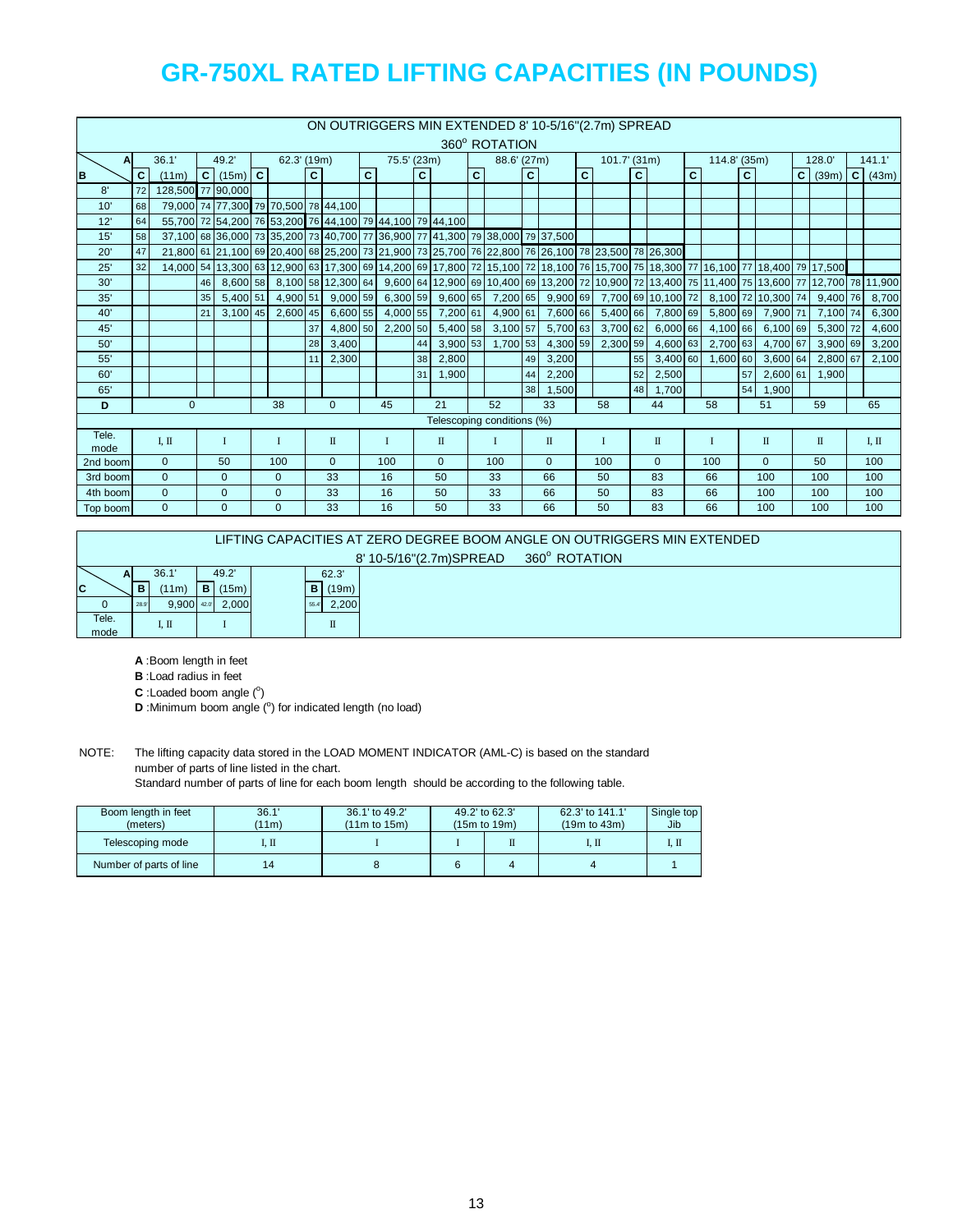## **WARNING AND OPERATING INSTRUCTIONS FOR LIFTING CAPACITIES**

### **GENERAL**

- 1. RATED LIFTING CAPACITIES apply only to the machine as 11. Load per line should not exceed 12,300 lbs. (5,600kg) for originally manufactured and normally equipped by TADANO main hoist and auxiliary hoist. equipment other than that specified can result in a reduction INDICATOR (AML-C) before operation. Maximum lifting
- 2. Hydraulic cranes can be hazardous if improperly MOMENT INDICATOR (AML-C). Limited capacity is as machine must be in compliance with information in the 12,300 lbs. (5,600kg) x number of parts of line. through the distributor. The distributor of the load radius is for reference only.
- mentioned in OSHA CFR29 part 1926. boom length.

- allowable crane capacities. They are based on the machine boom angle, boom length, crane maintenance, etc. standing level on firm supporting surface under ideal job 16. For lifting capacity of single top, reduce the rated lifting under the outrigger floats or tires to spread the loads to a shall not exceed 12,300 lbs. (5,600kg) including main hook.
- 2. For outrigger operation, outriggers shall be properly extended select removed.

- Crane Structures Method of Test. **Crane Structures Method of Test.** Occurs.
- J765-Crane Stability Test Code. only in the column handed "141.1' (43.0m)boom+jib".
- deflection. **only in the column handed "141.1'** (43.0m)boom+jib".
- 
- 5. Rated lifting capacities are based on freely suspended loads loaded boom angle to determine allowable capacity.(Telescoping MODE II) and make no allowance for such factors as the effect of wind, 21. When lifting a load by using jib (aux. hoist) and boom (main sudden stopping of loads, supporting surface conditions, hoist) simultaneously, do the following: inflation of tires, operating speeds, side loads, etc. Side pull **Enter the operation status as jib operation**, not as boom on the boom or jib is extremely dangerous. The state of the boom of peration. Such action can damage the boom, jib or swing mechanism, **Buch action of the Superation** operation, make sure that mass of load is and lead to overturning the crane. within rated lifting capacity for jib.
- 6. Rated lifting capacities do not account for wind on lifted load 22. Before telescoping the boom, set the telescoping mode selector switch to that the load is out of control due to a strong wind. During mode is not permissible when the boom has been partially or fully extended. reduced by 70% when the wind speed is 27mph(12m/s) to or removing counterweight. 31mph(14m/s).If the wind speed is 31mph(14m/s) or over, stop operation. During jib lift, stop operation if the wind speed **DEFINITIONS**
- Do not tip the crane to determine allowable loads. The vertical hoist line or tackle with load applied.
- 8. Do not operate at boom lengths, radii, or boom angle, where 2. Loaded Boom Angle: The angle between the boom base load on the hook. **at the load radius.** At the load radius.
- 9. When boom length is between values listed, refer to the 3. Working Area: Area measured in a circular arc about the rated lifting capacities of the next longer and next shorter centerline of rotation. booms for the same radius. The lesser of the two rated lifting 4. Freely Suspended Load: Load hanging free with no direct capacities shall be used.<br>10. When making lifts at a load radius not shown, use the next 6. Side Load: Horizontal side force applied to the
- longer radius to determine allowable capacity. The state of the ground or in the air.
- 
- LTD. Modifications to the machine or use of optional 12. Check the actual number of parts of line with LOAD MOMENT of capacity. capacity is restricted by the number of parts of line of LOAD operated or maintained. Operation and maintenance of this determined from the formula, Single line pull for main hoist
- *Operation and Maintenance Manual* supplied with 13. The boom angle before loading should be greater to account the crane. If this manual is missing, order a replacement for deflection. For rated lifting capacities, the loaded boom
- 3. The operator and other personnel associated with this 14. The 36.1' (11.0m) boom length capacities are based on boom machine shall fully acquaint themselves with the latest fully retracted. If not fully retracted [less than 49' (15.0m) applicable ASME B30.5 safety standards for cranes as boom length], use the rated lifting capacities for the 49' (15.0m)
- 15. Extension or retraction of the boom with loads may be **SET UP SET UP EXAMPLE ATTER SET UP attempted within the limits of the RATED LIFTING CAPACITIES.** 1. Rated lifting capacities on the load chart are the maximum The ability to telescope loads is limited by hydraulic pressure,
	- conditions. Depending on the nature of the supporting capacities of relevant boom according to a weight reductions surface, it may be necessary to have structural supports for auxiliary load handling equipment. Capacities of single top
	- larger surface. 17. When base jib or top jib or both jib removing, jib state switch
	- with tires free of supporting surface before operating crane. 18. When erecting and stowing jib, be sure to retain it by hand or by other means to prevent its free movement.
- **OPERATION OPERATION 19. Use "ANTI-TWO BLOCK"** disable switch when erecting and 1. Rated lifting capacities have been tested to and meet stowing jib and when stowing hook block. While the switch is minimum requirements of SAE J1063-Cantilevered Boom pushed, the hoist does not stop, even when overwind condition
- 2. Rated lifting capacities do not exceed 85 % of the tipping 20. For boom length 141.1' (43.0m) or less and 114.8' (35.0m) or longer load on outriggers fully extended as determined by SAE with jib, rated lifting capacities are determined by loaded boom angle Rated lifting capacities for partially extended outriggers are For boom length 114.8' (35.0m) or less with jib, rated lifting capacities determined from the formula, Rated Lifting Capacities are determined by loaded boom angle only in the column headed =(Tipping Load - 0.1 x Tip Reaction)/1.25. "114.8' (35.0m)boom+jib". For angles not shown, use the next lower 3. Rated lifting capacities above bold lines in the chart are loaded boom angle to determine allowable capacity.(Telescoping MODE I) based on crane strength and those below, on its stability. For boom length 141.1' (43.0m) or less and 128.0' (39.0m) or longer They are based on actual load radius increased by boom with jib, rated lifting capacities are determined by loaded boom angle 4. The weight of handling device such as hook blocks, slings, For boom length 128.0' (39.0m) or less with jib, rated lifting capacities etc., must be considered as part of the load and must be are are determined by loaded boom angle only in the column headed deducted from the lifting capacities. "128.0'(39.0m)boom+jib". For angles not shown, use the next lower
	- - -
			-
	- or boom. We recommend against working under the condition MODE I or MODE II with the boom fully retracted. A change of the telescoping
	- boom lift, consider that the rated lifting capacity is reduced by 23. Crane operation is prohibited without full counterweight 12,500lbs. (5.7 ton) 50% when the wind speed is 20mph(9m/s) to 27mph(12m/s); installed. Outriggers shall be extended 23' 11 3/8" (7.3m) spread when installing

- is 20mph(9m/s). 1. Load Radius: Horizontal distance from a projection of the axis 7. Rated lifting capacities at load radius shall not be exceeded. only of rotation to supporting surface before loading to the center of
	- no capacities are shown. Crane may overturn without any section and the horizontal, after lifting the rated lifting capacity
		-
		-
		- 5. Side Load: Horizontal side force applied to the lifted load either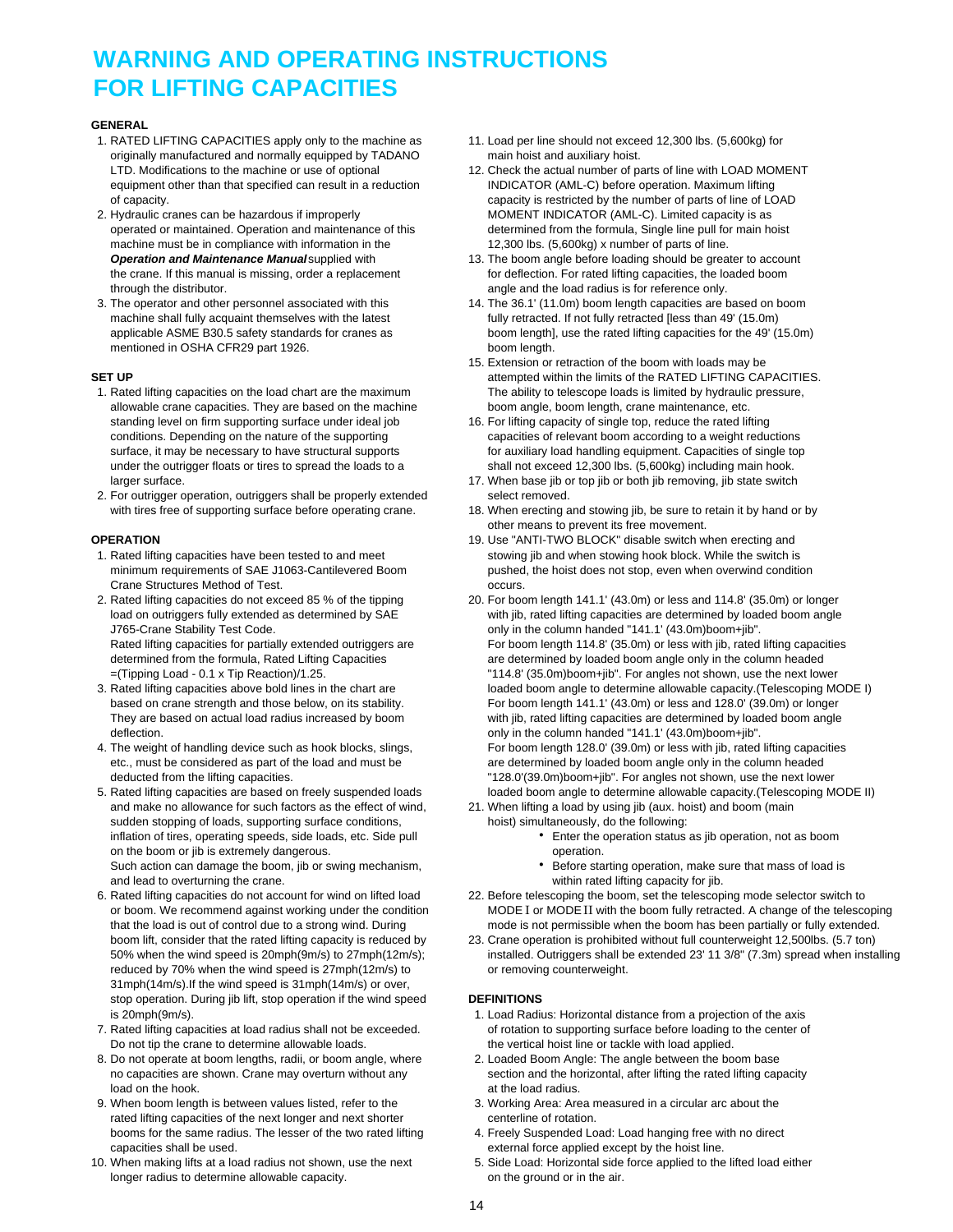|               |    |                |              |                   |    |              |            |                | <b>ON RUBBER</b> |                            |              |              |    |                |              |                   |    |              |
|---------------|----|----------------|--------------|-------------------|----|--------------|------------|----------------|------------------|----------------------------|--------------|--------------|----|----------------|--------------|-------------------|----|--------------|
| $\mathbf{A}$  |    |                |              |                   |    |              | Stationary |                |                  |                            |              |              |    |                |              | Creep             |    |              |
|               |    |                |              | <b>Over Front</b> |    |              |            |                |                  | 360° Rotation              |              |              |    |                |              | <b>Over Front</b> |    |              |
|               |    | 36.1'          |              | 62.3'             |    | 88.6         |            | 36.1'          |                  | 62.3'                      |              | 88.6'        |    | 36.1'          |              | 62.3'             |    | 88.6'        |
| B             | C  | (11m)          | $\mathbf{C}$ | 19m)              | C  | (27m)        | C          | (11m)          | C.               | (19m)                      | $\mathbf{C}$ | (27m)        | C  | (11m)          | $\mathbf{C}$ | 19m)              | C  | (27m)        |
| 10'           | 68 | 65,000         |              |                   |    |              | 68         | 41,000         |                  |                            |              |              | 68 | 51,000         |              |                   |    |              |
| 12'           | 64 | 60,000         |              |                   |    |              | 64         | 29,000         |                  |                            |              |              | 64 | 44,000         |              |                   |    |              |
| 15'           | 59 | 50,000         | 73           | 35,000            |    |              | 58         | 20,000         | 73               | 22,000                     |              |              | 58 | 36,000         | 73           | 35,000            |    |              |
| 20            | 48 | 34,000         | 69           | 35,000            |    |              | 47         | 12,000         | 68               | 14,000                     | 72           | 10,000       | 48 | 27,000         | 68           | 28,000            |    |              |
| 25'           | 32 | 23,000         | 63           | 25,000            | 73 | 22,000       | 33         | 7,500          | 63               | 9,500                      | 69           | 7,000        | 32 | 21,000         | 63           | 22,000            | 73 | 22,000       |
| 30'           |    |                | 58           | 18,000            | 69 | 19,000       |            |                | 58               | 6,500                      | 65           | 5,000        |    |                | 58           | 17,000            | 69 | 18,000       |
| 35'           |    |                | 51           | 14,000            | 65 | 15,000       |            |                | 51               | 4,500                      | 61           | 3,500        |    | 52             |              | 13,000            | 65 | 14,000       |
| 40'           |    |                | 45           | 11,000            | 62 | 12,000       |            |                | 46               | 3,000                      | 57           | 2,300        |    | 45             |              | 10,000            | 61 | 11,000       |
| 45'           |    |                | 38           | 8,000             | 58 | 9,500        |            |                |                  |                            |              |              |    | 37             |              | 7,500             | 57 | 9,000        |
| 50'           |    |                | 28           | 6,000             | 54 | 7,500        |            |                |                  |                            |              |              |    |                | 28           | 5,500             | 53 | 7,000        |
| 55'           |    |                | 11           | 4,500             | 49 | 6,000        |            |                |                  |                            |              |              |    |                | 11           | 4,000             | 49 | 5,500        |
| 60'           |    |                |              |                   | 44 | 5,000        |            |                |                  |                            |              |              |    |                |              |                   | 44 | 4,500        |
| 65'           |    |                |              |                   | 39 | 4,000        |            |                |                  |                            |              |              |    |                |              |                   | 39 | 3,500        |
| 70'           |    |                |              |                   | 33 | 3,000        |            |                |                  |                            |              |              |    |                |              |                   | 33 | 2,500        |
| D             |    |                |              | $\Omega$          |    |              |            | $\Omega$       |                  | 37                         |              | 54           |    |                |              | 0                 |    |              |
|               |    |                |              |                   |    |              |            |                |                  | Telescoping conditions (%) |              |              |    |                |              |                   |    |              |
| Tele.<br>mode |    | I, II          |              | $\mathbf{I}$      |    | $\mathbf{I}$ |            | I, II          |                  | $\mathbf{I}$               |              | $\mathbf{I}$ |    | I, II          |              | $\mathbf{I}$      |    | $\mathbf{I}$ |
| 2nd boom      |    | $\mathbf{0}$   |              | $\Omega$          |    | $\Omega$     |            | $\Omega$       |                  | $\Omega$                   |              | $\Omega$     |    | $\overline{0}$ |              | $\Omega$          |    | $\Omega$     |
| 3rd boom      |    | $\mathbf{0}$   |              | 33                |    | 66           |            | $\overline{0}$ |                  | 33                         |              | 66           |    | $\mathbf{0}$   |              | 33                |    | 66           |
| 4th boom      |    | $\mathbf 0$    |              | 33                |    | 66           |            | $\overline{0}$ |                  | 33                         |              | 66           |    | $\mathbf{0}$   |              | $\overline{33}$   |    | 66           |
| Top boom      |    | $\overline{0}$ |              | 33                |    | 66           |            | $\Omega$       |                  | 33                         |              | 66           |    | $\Omega$       |              | 33                |    | 66           |

|                |   |       |        |       |            |       |       |               |       | LIFTING CAPACITIES AT ZERO DEGREE BOOM ANGLE ON RUBBER OPERATION |       |            |       |       |      |       |
|----------------|---|-------|--------|-------|------------|-------|-------|---------------|-------|------------------------------------------------------------------|-------|------------|-------|-------|------|-------|
|                | А |       |        |       |            |       |       | Stationarv    |       |                                                                  |       |            |       | Creep |      |       |
|                |   |       |        |       | Over Front |       |       | 360° Rotation |       |                                                                  |       | Over Front |       |       |      |       |
|                |   |       | 36.1'  |       | 62.3'      |       | 88.6' |               | 36.1  |                                                                  |       | 36.1       |       | 62.3' |      | 88.6  |
| $\overline{c}$ |   | В     | (11m)  | в     | (19m)      | в     | (27m) |               | (11m) |                                                                  |       | (11m)      | в     | (19m) | B    | (27m) |
|                |   | 28.9' | 17.600 | 55.4' | 4.400      | 81.7' | 700   | 28.9'         | 5.100 |                                                                  | 28.9' | 17,200     | 55.4' | 4.000 | 81.7 | 700   |

**A** :Boom length in feet

**B** :Load radius in feet

 $C$  : Loaded boom angle  $(°)$ 

**D** :Minimum boom angle (°) for indicated length (no load)

NOTE: The lifting capacity data stored in the LOAD MOMENT INDICATOR (AML-C) is based on the standard number of parts of line listed in the chart. Standard number of parts of line for rubber operation should be according to the

following table.

| Boom length in feet     | 36.1' | 36.1' to 88.6' | Single top |
|-------------------------|-------|----------------|------------|
| (meters)                | '11m) | (11m to 27m)   | Jib        |
| Number of parts of line |       |                |            |



# **WARNING AND OPERATING INSTRUCTIONS FOR ON RUBBER LIFTING CAPACITIES**

- 75 % of tipping loads as determined by SAE J765-Crane Stability chassis.
- 2. Rated lifting capacities shown in the chart are based on condition boom length is 88.6 ft. (27.0m).<br>
that crane is set on firm level surfaces with axle oscillation lockout 8. When making lift on rubber stationary, set p that crane is set on firm level surfaces with axle oscillation lockout
- 3. If the axle oscillation lockout cylinders contain air, the axle will not especially avoid any abrupt steering, accelerating or braking. be locked completely and rated lifting capacities may not be 10. Do not operate the crane while carrying the load.<br>
obtainable. Bleed the cylinders according to the operation safety 11. Creep is motion for crane not to tra
- 4. Rated lifting capacities are based on proper tire inflation, capacity (1.6km/h).<br>and condition. Damaged tires are hazardous to safe operation of 12. For creep crane. according to the road or working condition.
- 5. Tires shall be inflated to correct air pressure.

| l ires       | <b>Air Pressure</b> |
|--------------|---------------------|
| 29.5-25 22PR | 60 psi (420 kPa)    |
| 29.5-25 28PR | 64 psi (450 kPa)    |

- 1. Rated lifting capacities on rubber are in pounds and do not exceed 6. Over front operation shall be performed within two degrees in front of
	- Test Code. 7. On rubber lifting with "jib" is not permitted. Maximum permissible
		-
	- applied. Those above bold lines are based on tire capacity and <br>those below, on crane stability. They are based on actual load section of the viring lock engaged, and load restrained from slewing. Travel slove slewing lock engaged, and load restrained from slewing. Travel slowly radius increased by tire deformation and boom deflection. The same of the lifted load as close to the ground as possible, and
		-
	- 11. Creep is motion for crane not to travel more than 200' (60 m) in any and maintenance manual. 30 minute period and to travel at the speed of less than 1 mph
		- 12. For creep operation, choose the drive mode and proper gear